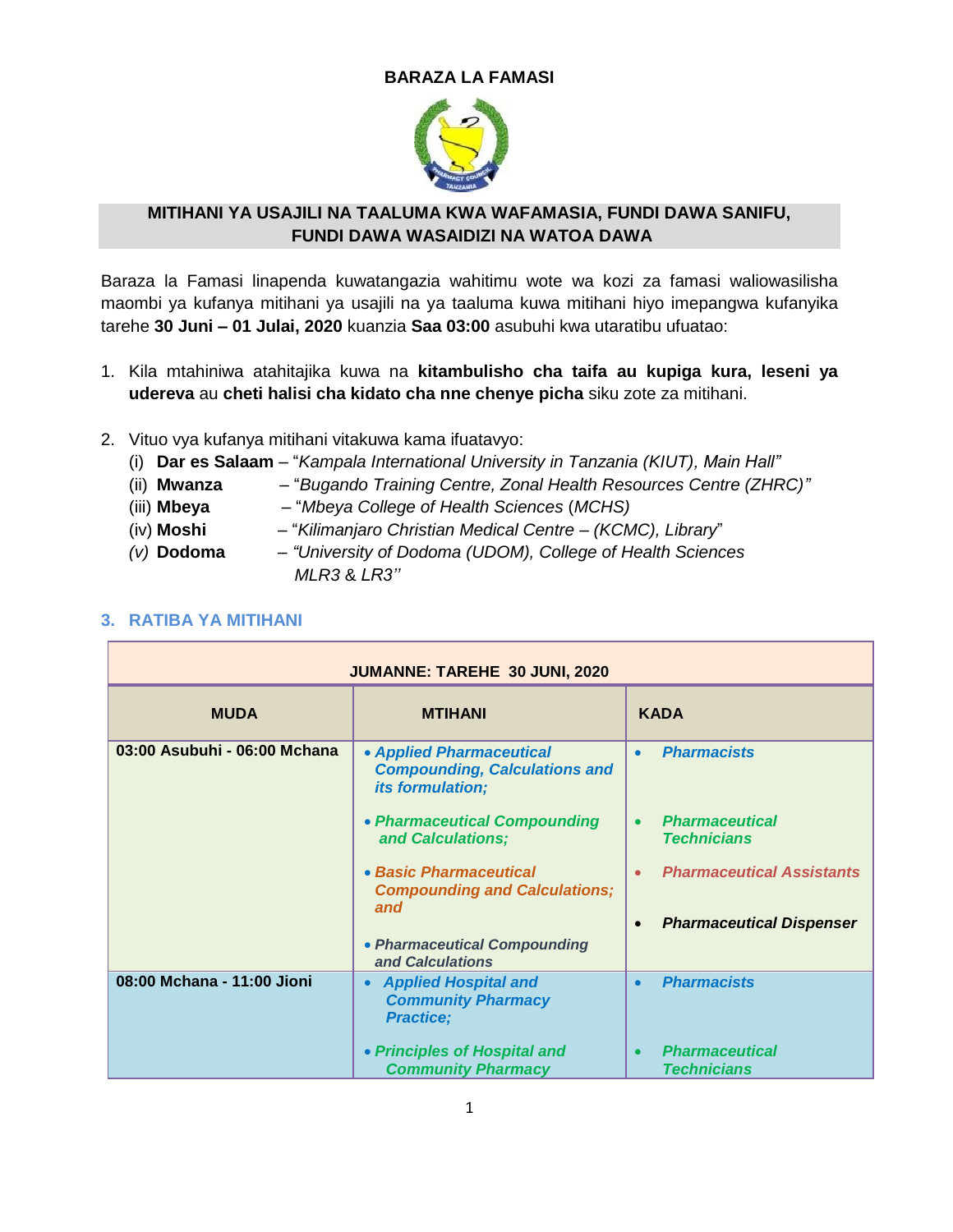|                              | <b>Practice;</b><br>• Basic Hospital and Community<br><b>Pharmacy Practice; and</b><br>• Hospital and Community<br><b>Pharmacy Practice.</b><br>JUMATANO: 01 JULAI, 2020 | <b>Pharmaceutical Assistants</b><br>$\bullet$<br><b>Pharmaceutical</b><br>$\bullet$<br><b>Dispensers</b>                                                  |
|------------------------------|--------------------------------------------------------------------------------------------------------------------------------------------------------------------------|-----------------------------------------------------------------------------------------------------------------------------------------------------------|
| 03:00 Asubuhi - 06:00 Mchana | <b>Regulations,  </b><br>Laws,<br>$\bullet$<br><b>Professional</b><br><b>Ethics</b><br>and<br><b>Conduct</b>                                                             | <b>Pharmacists</b><br><b>Pharmaceutical Technicians</b><br>$\bullet$<br><b>Pharmaceutical Assistants</b><br>$\bullet$<br><b>Pharmaceutical Dispensers</b> |

4. Orodha ya watahiniwa katika vituo hivyo ni kama ilivyoainishwa hapa chini:

# **A: DAR ES SALAAM:** *KAMPALA INTERNATIONAL UNIVERSITY IN TANZANIA (KIUT) – MAIN HALL*

# **I. WAFAMASIA (***PHARMACISTS***)**

| NA.              | <b>JINA</b>                | <b>CHUO ALICHOSOMA</b>                             |
|------------------|----------------------------|----------------------------------------------------|
| 1.               | Zainabu Hamza Kadege       | <b>Osmania University</b>                          |
| 2.               | Joseph Ernest Hamdani      | Muhimbili University of Health and Allied Sciences |
| $\overline{3}$ . | Ramadhani Musa             | Muhimbili University of Health and Allied Sciences |
| 4.               | Emmanuel S. Jidamila       | St. John's University of Tanzania                  |
| $\overline{5}$ . | Philipo Gabriel Augen      | Kampala International University                   |
| 6.               | Asma Yusuph Kituta         | Kampala International University                   |
| 7.               | <b>Glory Ambroce Kessy</b> | Kampala International University                   |
| 8.               | Allan Nicholaus Lyatuu     | Kampala International University                   |
| 9.               | Shully Walles Buganga      | St. John's University of Tanzania                  |
| 10.              | Gladness E. Malisa         | St. John's University of Tanzania                  |
| 11.              | Elyuta Tossi               | Muhimbili University of Health and Allied Sciences |
| 12.              | Rachel Frank Tenga         | Kampala International University                   |
| 13.              | Jackson Moyo               | Jawaharlal nehru technological University          |
| 14.              | Meldon Detto Josiah        | Kampala International University                   |
| 15.              | Sabrina Abdulkadir Luswala | RAK Medical and Health Science University          |
| 16.              | Frank Vedastusy Majani     | Kampala International University                   |
| 17.              | Joseph Kasembe Sendi       | Muhimbili University of Health and Allied Sciences |
| 18.              | Clement C. Kabakana        | JSS Academy of Higher Education and Research       |
| 19.              | Rashida Idrisa Ismail      | Kampala International University                   |
| 20.              | Abdulkarim Bhalo Abdul     | St. John University of Tanzania                    |
| 21.              | Samora Joseph Mahundi      | Kampala International University                   |
| 22.              | Tecla Joachim Kessy        | Catholic University of Health and Allied Sciences  |
| 23               | Nikundiwe G Mcharo         | Kampala International University                   |
| 24.              | Fides Apolinary Kahumba    | Muhimbili University of Health and Allied Sciences |
| 25.              | <b>Emanuel Wilson</b>      | Kampala International University                   |
| 26.              | Simon Joseph               | Kampala International University                   |
| 27.              | Ismail Athuman Malandula   | Kampala International University                   |
| 28.              | <b>Agness Elias Masota</b> | Kampala International University                   |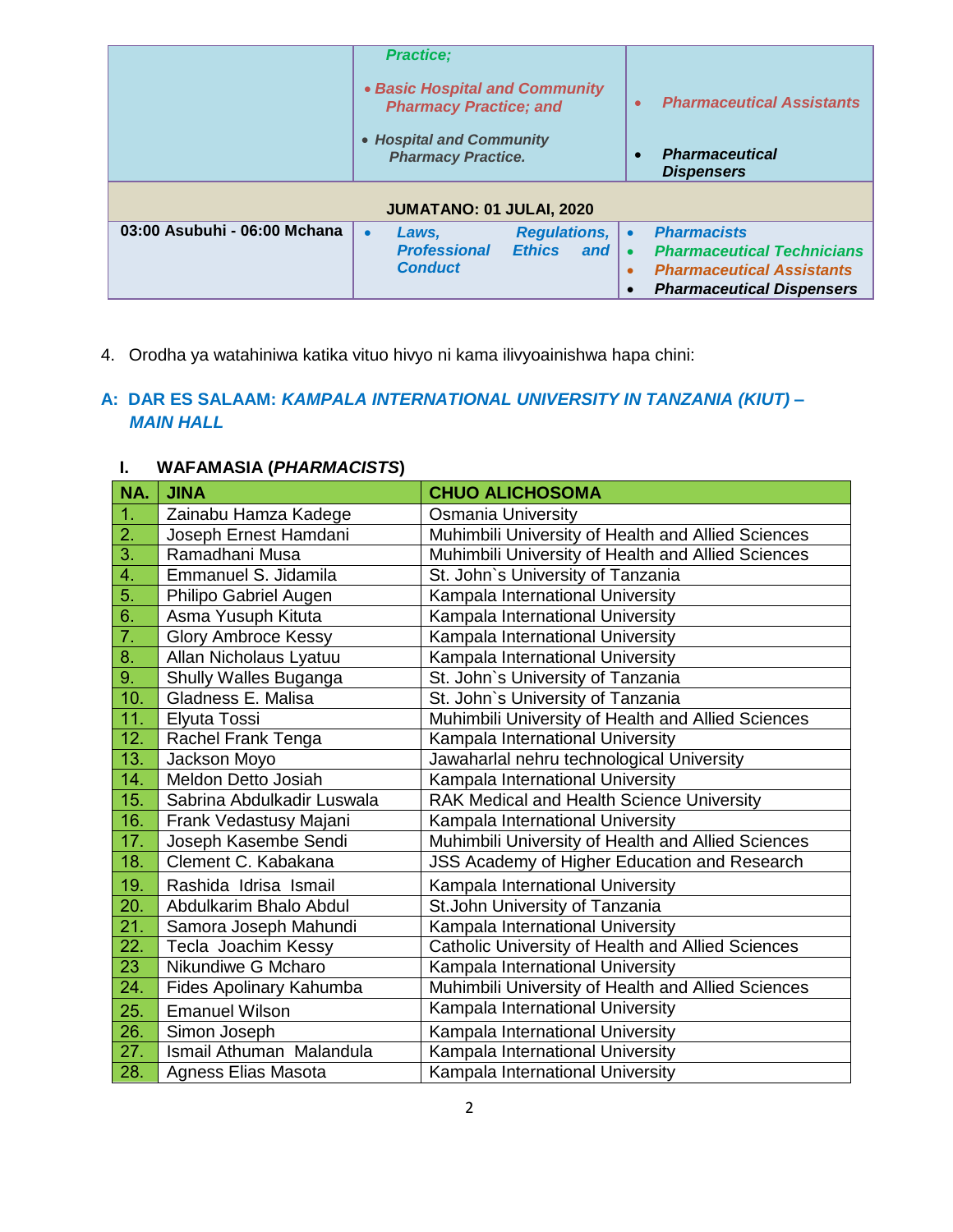| NA. | <b>JINA</b>                | <b>CHUO ALICHOSOMA</b>                             |
|-----|----------------------------|----------------------------------------------------|
| 29  | Saidath Hamza Chegeka      | Rajiv Gandhi University of Health and Sciences     |
| 30  | Yona Julius Mtunda         | Jiangsu University                                 |
| 31. | Jackline Francis Mkumwa    | Maharish Markandeshwar University                  |
| 32. | Yasimin Mohammed           | Kampala International University                   |
| 33  | Anania A. Mughongege       | Muhimbili University of Health and Allied Sciences |
| 34  | Tumain Hezron Kyando       | Catholic University of Health and Allied Sciences  |
| 35  | <b>Amin Thabit</b>         | Kampala International University                   |
| 36  | Yona Elias Masalu          | Muhimbili University of Health and Allied Sciences |
| 37  | Ramuna ally Makame         | Kampala International University                   |
| 38  | Anthony Misagaro Kasogota  | Kampala International University                   |
| 39  | Rashid seif Shomary        | Muhimbili University of Health and Allied Sciences |
| 40. | <b>Erick Marwa Poul</b>    | Kampala International University                   |
| 41  | Naifa Juma Mohammed        | Kampala International University                   |
| 42  | Ammed Shaweji Sadi         | Kampala International University                   |
| 43  | Doreen Woeli Malya         | Rajiv Gandhi University of Health and Sciences     |
| 44  | Hija Ally Saleh            | Muhimbili University of Health and Allied Sciences |
| 45  | Farida Samson Longo        | Kampala International University                   |
| 46  | Majaliwa Daud Cossian      | Kampala International University                   |
| 47  | Miyanga Hamisi Fadhili     | Kampala international university                   |
| 48  | Abdulmalik Mahmoud Madenge | Rajiv Gandhi University of Health and Sciences     |
| 49  | Brown Fred Mwangosi        | Muhimbili University of Health and Allied Sciences |
| 50  | Frank Jumbe                | Kampala International University                   |

| NA. | <b>JINA</b>                 | <b>CHUO ALICHOSOMA</b>                           |
|-----|-----------------------------|--------------------------------------------------|
| 1.  | Mary Elisante Kiritta       | University of Dodoma                             |
| 2.  | <b>Mathias Bahati Orest</b> | Ruaha Catholic University                        |
| 3.  | <b>Evarist Thobias Matu</b> | Ruaha Catholic University                        |
| 4.  | Lightness M. Sangeti        | Paradigms College of Health Sciences             |
| 5.  | Aloysius G. Rwehumbiza      | <b>Royal Training Institute</b>                  |
| 6.  | Ichikael Godfrey Mboya      | Kampala International University                 |
| 7.  | Cathbert Mbezi Mashauri     | Paradigms College of Health Sciences             |
| 8.  | Swalehe Awadhi Bakari       | Paradigms College of Health Sciences             |
| 9.  | Mwendwa Allan Mabwai        | Ruaha Catholic University                        |
| 10. | Ramadhani Alimali           | Paradigms College of Health Sciences             |
| 11. | Ramadhan Hassan             | Paradigms College of Health Sciences             |
| 12. | Ali Said Mjaka              | College of Health sciences Zanzibar              |
| 13. | <b>William David Shetto</b> | University of Dodoma                             |
| 14. | Kiangi Kiangi Shukrani      | St. Joseph College of Health and Allied Sciences |
| 15. | Stephano G. Jackson         | City College of Health and Allied Science        |
| 16. | Joseph Safari Shirahe       | Kampala International University                 |
| 17. | Antony Peter Mwenda         | <b>Ruaha Catholic University</b>                 |
| 18. | James John Shoshiwa         | St. Joseph College of Health and Allied Sciences |
| 19. | Baraka Fanuel Ndenu         | Kampala International University                 |
| 20. | Charles L.Tengelakwi        | University of Dodoma                             |
| 21. | Faudhia Hamisi Mwarabu      | St. John University of Tanzania                  |
| 22. | Leonard Peter Masanja       | <b>Royal Training Institute</b>                  |
| 23. | Zaituni Yusuph Rajabu       | Paradigms College of Health Sciences             |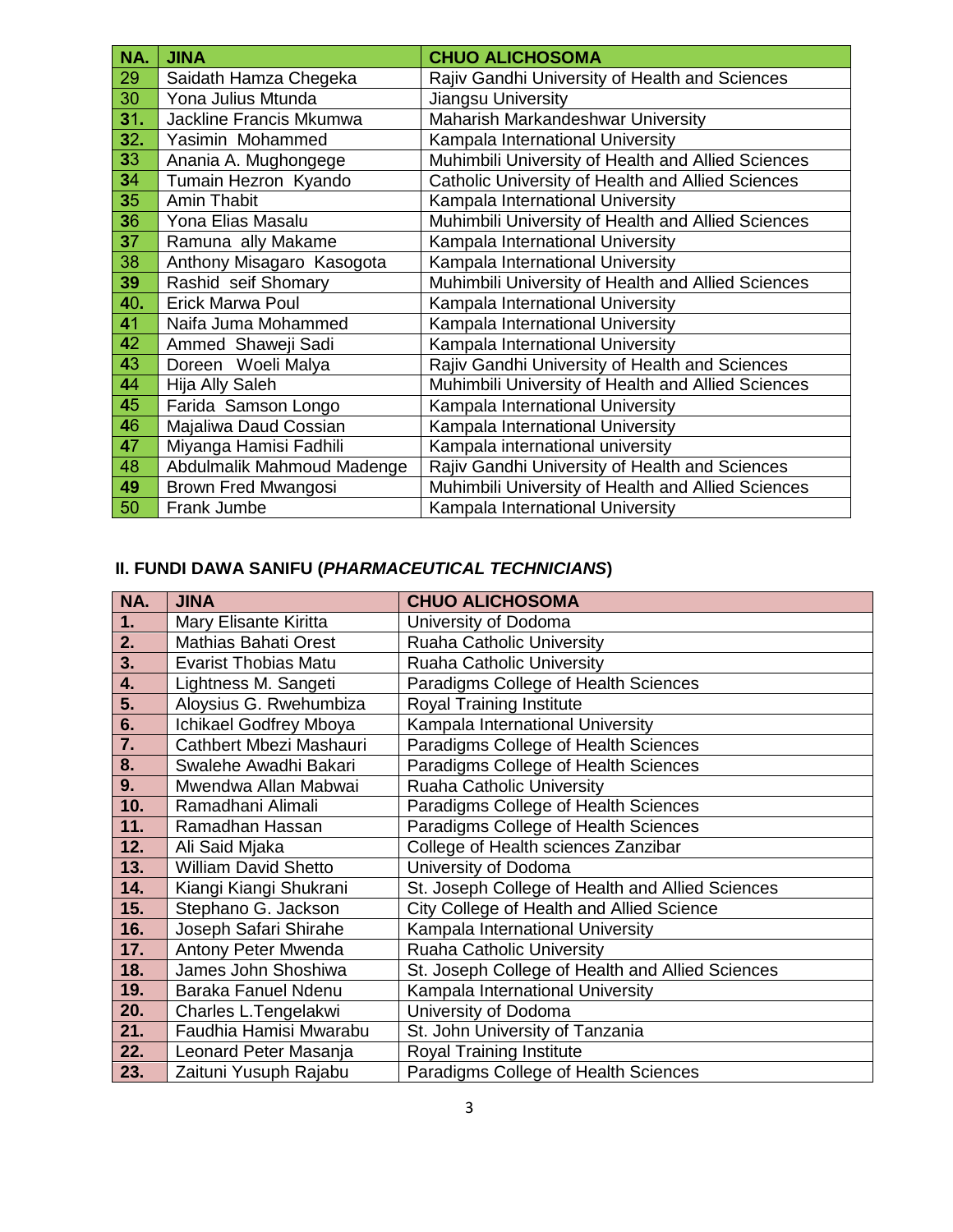| NA.        | <b>JINA</b>                                   | <b>CHUO ALICHOSOMA</b>                                              |
|------------|-----------------------------------------------|---------------------------------------------------------------------|
| 24.        | Gilbert Herbert Mateshi                       | <b>Royal Training Institute</b>                                     |
| 25.        | Radislaus W. Mtayungwa                        | <b>Royal Training Institute</b>                                     |
| 26.        | Lolo Dohho                                    | University of Dodoma                                                |
| 27.        | Bikengela Noah                                | Ruaha Catholic University                                           |
| 28.        | Agape E Msuya                                 | Paradigms College of Health Sciences                                |
| 29.        | Victoria Lazaro Mkoma                         | Paradigms College of Health Sciences                                |
| 30.        | Victoria Jared Otieno                         | St. Francis University College of Health and Allied Sciences        |
| 31.        | Japhari Sadick Mwainga                        | St. Francis University College of Health and Allied Sciences        |
| 32.        | Mariamu J. Saidi                              | Paradigms College of Health Sciences                                |
| 33.        | Jacob A. Patrick                              | St. Joseph College of Health and Allied Sciences                    |
| 34.        | <b>Esther Charles Matabhi</b>                 | University of Dodoma                                                |
| 35.        | Arnold Erasmo Kihaka                          | St. Joseph College of Health and Allied Sciences                    |
| 36.        | Pude Ezekiel Lwanzali                         | Paradigms College of Health Sciences                                |
| 37.        | Benjamin Mrimi Wangwe                         | St. John University of Tanzania                                     |
| 38.        | Prosper Paulo Izungo                          | <b>Royal Training Institute</b>                                     |
| 39.        | Joyce Severian Gregory                        | St. Joseph College of Health and Allied Sciences                    |
| 40.        | Halima Swalehe Mariri                         | Paradigms College of Health Sciences                                |
| 41.        | Shafii Sultani Yusufu                         | Ruaha Catholic University                                           |
| 42.        | Diana Romanus Kaizelege                       | St. Joseph College of Health and Allied Sciences                    |
| 43.        | Said Yahya Fadhil                             | <b>Royal Training Institute</b>                                     |
| 44.        | <b>Glory Daniel Nilila</b>                    | Kampala International University                                    |
| 45.        | <b>Angel Richard Moshy</b>                    | Kampala International University                                    |
| 46.        | Rebeca Magoti                                 | St. Joseph College of Health and Allied Sciences                    |
| 47.        | Yohana Antony Kirodi                          | Ruaha Catholic University                                           |
| 48.        | <b>Elice Emmanuel Chitete</b>                 | Kampala International University                                    |
| 49.        | Mussa A Matibwi                               | <b>Royal Training Institute</b>                                     |
| 50.        | Abdallah Mussa Ibrahim                        | Paradigms College of Health Sciences                                |
| 51.        | Sulwa Budodi                                  | St. Joseph College of Health and Allied Sciences                    |
| 52.        | Mang'ara Maira Kasonde                        | St. Joseph College of Health and Allied Sciences                    |
| 53.        | Melkizedeck P. Temba                          | St. Joseph College of Health and Allied Sciences                    |
| 54.        | Juma Abdul Seleman                            | <b>Royal Training Institute</b>                                     |
| 55.        | Benarld Kamanga Deuka                         | University of Dodoma                                                |
| 56.        | Nicolaus Ivor Wayanga                         | Kampala International University                                    |
| 57.        | Amina Hamis Dyandumbo                         | City College of Health and Allied Science                           |
| 58.        | Amon Martin Sambo                             | <b>Royal Training Institute</b>                                     |
| 59.        | Msikula Julius Msikula                        | Paradigms College of Health Sciences                                |
| 60.        | Baraka Lazaro Mlawa                           | Kampala International University                                    |
| 61.<br>62. | <b>Godfrey Gabriel James</b>                  | St. Joseph College of Health and Allied Sciences                    |
| 63.        | Daudi John Nkerege<br>Mwanaisha Makwila       | Kampala International University<br><b>Royal Training Institute</b> |
| 64.        |                                               | Royal Training Institute                                            |
| 65.        | Edina Jeneroza Leopold<br>Neema Stanley Ngowi | Kampala International University                                    |
| 66.        | Karl Marx Mwinyi                              | University of Dodoma                                                |
| 67.        | Justine Hezron Munubi                         | Kampala International University                                    |
| 68.        | Ramadhani Bofi Mpili                          | St. Joseph College of Health and Allied Sciences                    |
| 69.        | Shemsa Juma Diha                              | Paradigms College of Health Sciences                                |
| 70.        | Roystone Philemon Henry                       | St. Joseph College of Health and Allied Sciences                    |
| 71.        | Mohamed M. Kilinga                            | City College of Health and Allied Science                           |
| 72.        | Andoto Orango Damas                           | St. John University of Tanzania                                     |
| 73.        | Nancy Neness Temba                            | Kampala International University                                    |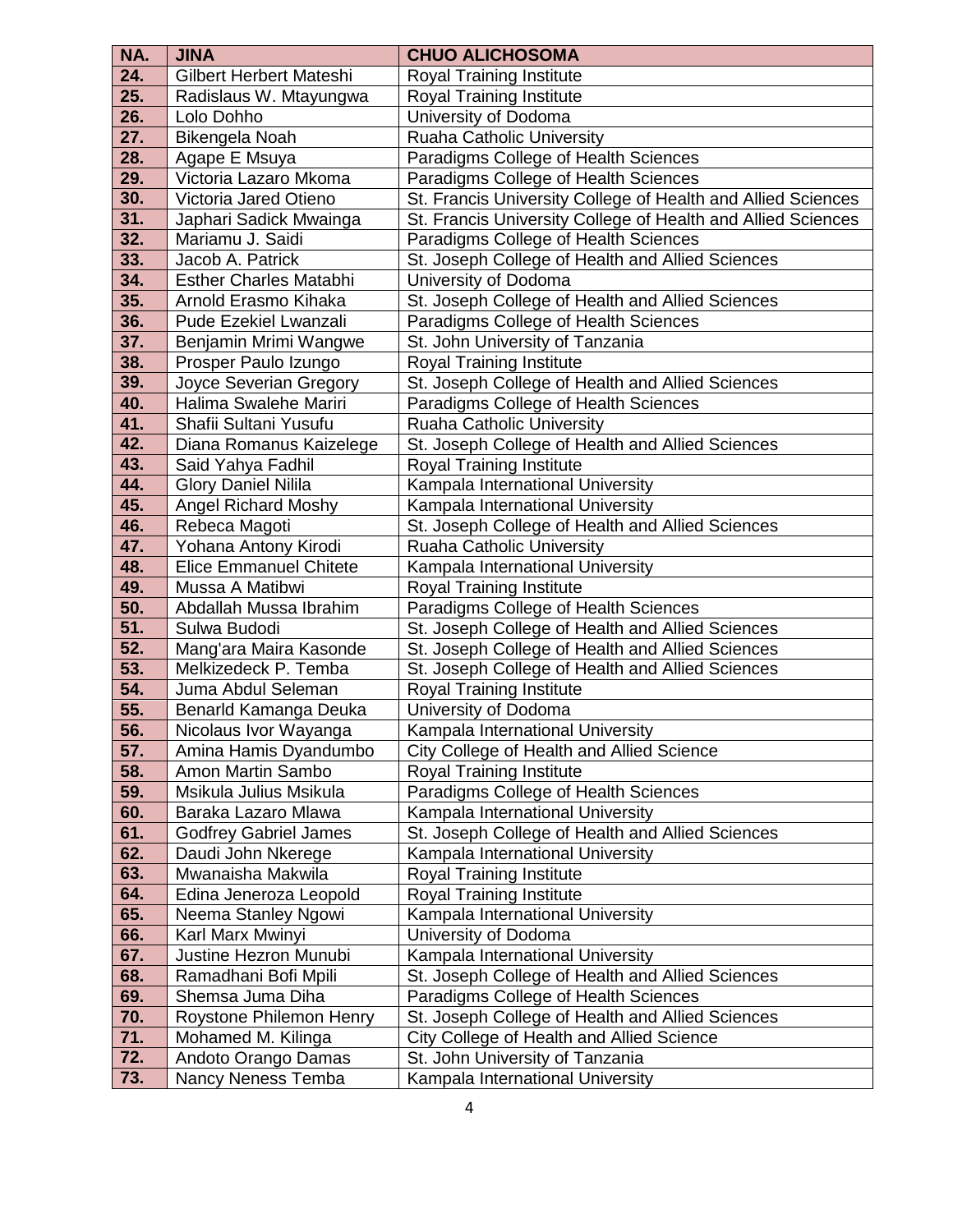| 74.<br>University of Dodoma<br>Nyakai Mafwele Kanumi                                                                                      |  |
|-------------------------------------------------------------------------------------------------------------------------------------------|--|
|                                                                                                                                           |  |
| 75.<br>St. Joseph University College Of Health Sciences<br>Jireni Rugome                                                                  |  |
| 76.<br>Jennifer Egdius Ngua<br>Royal training institute                                                                                   |  |
| 77.<br><b>City College of Health and Allied Sciences</b><br>Dennis Deogratius Mosha                                                       |  |
| 78.<br>Kilimanjaro School of Pharmacy<br>Lucy John Bee                                                                                    |  |
| 79.<br>Bertha Salum Damu<br>Kilimanjaro School of Pharmacy                                                                                |  |
| 80.<br>Samwel L. Nguvumali<br>St.francis University collage of health and allied science                                                  |  |
| 81.<br>Epiphania Joseph Shavu<br>St. francis University collage of health and allied science                                              |  |
| 82.<br>Peter M Kirigin<br>University of Dodoma                                                                                            |  |
| 83.<br>Kole O Kipande<br>Royal training institute                                                                                         |  |
| City College of Health and Allied Sciences<br>Marius A Kasomo<br>84.                                                                      |  |
| 85.<br>Meshack J. Mwakagenda<br>City College of Health and Allied Sciences                                                                |  |
| 86.<br>Ruaha Catholic University<br>Elamu Shemu Mpolenkile                                                                                |  |
| Winifrida C. Massawe<br>87.<br>City College of Health and Allied Sciences                                                                 |  |
| 88.<br><b>City College of Health and Allied Sciences</b><br>Jasmini Juma Ally                                                             |  |
| 89.<br><b>Esther Michael Makala</b><br>Kampala International University                                                                   |  |
| 90.<br>College of Health Science Zanzibar<br>Habibu Moh'd Maalim                                                                          |  |
| 91.<br>Generose Lumala Alex<br>Paradigms College of Health Science                                                                        |  |
| 92.<br>Ali Hassan Bakar<br>College of Health Science Zanzibar                                                                             |  |
| 93.<br>Bakari Mussa Igugu<br>Paradigms College of Health Science                                                                          |  |
| 94.<br>Royal training institute<br>Joanes S Mjuni                                                                                         |  |
| 95.<br><b>City College of Health and Allied Sciences</b><br>Boaz Beza Manyama                                                             |  |
| 96.<br>Royal training institute<br>Sophia Deus Rubale                                                                                     |  |
| 97.<br>Kampala International University<br>Aneth Edinton Silayo                                                                           |  |
| 98.<br>Irene Respick Ndowo<br>Royal training institute                                                                                    |  |
| 99.<br><b>Ethel Elias Kassongo</b><br>Paradigms College of Health Science                                                                 |  |
| 100.<br>City College of Health and Allied Sciences<br><b>Dorcas Daniel Mtulo</b>                                                          |  |
| 101.<br>Paradigms College of Health Science<br>Norah Merumi Mwarusa                                                                       |  |
| 102.<br>Gidion R. Massawe<br>St. Joseph University College of Health Sciences                                                             |  |
| St. Joseph University College of Health Sciences<br>103.<br>Raymond David Mwaleba                                                         |  |
| 104.<br>Salum Said Hassan<br>St. Joseph University College of Health Sciences                                                             |  |
| 105.<br>City College of Health and Allied Sciences<br>John Patrick Mlacha                                                                 |  |
| 106.<br>St. Joseph University College of Health Sciences<br><b>Brown Bernard Mamiro</b>                                                   |  |
| 107.<br>Paradigms College of Health Science<br>Henry Chikoka John                                                                         |  |
| 108.<br>Paradigms College of Health Science<br>Tito Adelhelm Mgimba                                                                       |  |
| <b>City College of Health and Allied Sciences</b><br>109.<br>Pendo Jerome                                                                 |  |
| 110.<br>Faraja Mikael Mwandi<br>Paradigms College of Health Science                                                                       |  |
| 111.<br>City College of Health and Allied Sciences<br>Hafidh Khamis Omar<br>112.                                                          |  |
| Asumi Kimaro Mbuva<br>City College of Health and Allied Science<br>113.<br>St. Johns' University of Tanzania                              |  |
| Naomi Gervas Kolomba                                                                                                                      |  |
| 114.<br>Paradigms college of health and allied science<br>Mashaka Njigi Madirisha<br>115.<br>Daniel Shadrack Hilali                       |  |
| St. Joseph College of Health                                                                                                              |  |
| 116.<br>Paradigms college of health sciences<br><b>Ommary Peter Bugera</b><br>117.<br>Kampala International University<br>Charles Mugisha |  |
| 118.                                                                                                                                      |  |
| <b>Enock Award</b><br>Kampala International University<br>119.<br>Hafidh Khamis Omar                                                      |  |
| City College of Health and Allied Science<br>120.<br>Royal Traning Institute<br>Mussa White Mwambwiga                                     |  |
| 121.<br>Peter Gabriel Joseph<br>St. Joseph College of Health Science                                                                      |  |
| 122.<br>St. Joseph College of Health Science<br>Jerome Cloudy                                                                             |  |
| 123.<br>Daniel Segere Wambura<br>Paradigms College of Health Science                                                                      |  |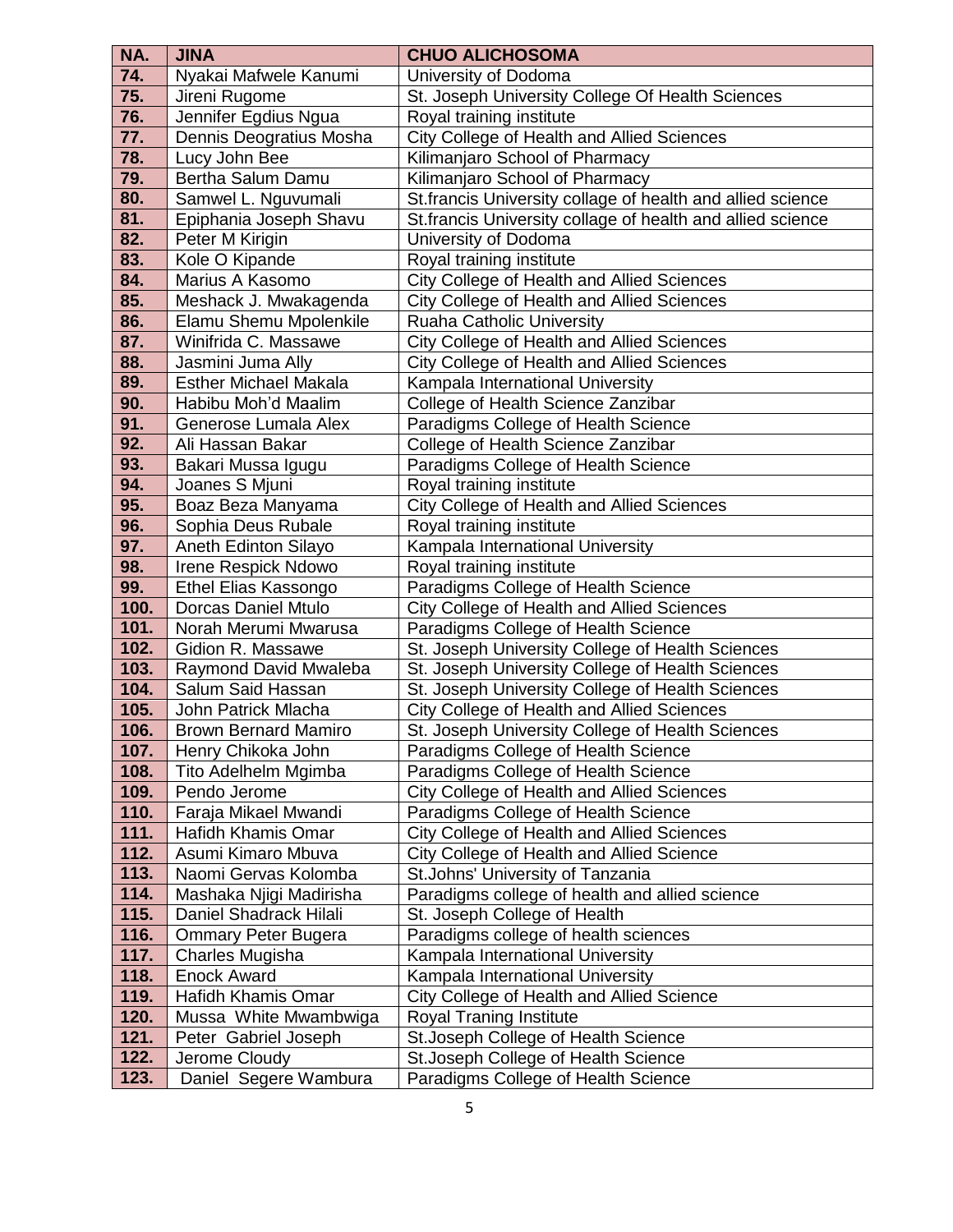| NA.  | <b>JINA</b>                   | <b>CHUO ALICHOSOMA</b>                                       |
|------|-------------------------------|--------------------------------------------------------------|
| 124. | Shabani Bakari Malinguni      | Universtry of Dodoma                                         |
| 125. | Asha Senkondo Musa            | Paradigms College of Health Science                          |
| 126. | Petro Stanslus Mathias        | Paradigms College of Health Science                          |
| 127. | Sabinus Wailes Kapinga        | Royal Traning Institute                                      |
| 128. | Faraja Jemsi Kasigara         | Kampala Universty                                            |
| 129. | Alhiariti Awadhi Athuman      | Kampala International University                             |
| 130. | Ivan Elias Minja              | Paradigms College of Health Science                          |
| 131. | <b>Zulkah Mbarouk</b>         | Decca College of Health and Allied Science                   |
| 132. | Imaculatha M. Madyane         | ParadigmzCollege of Health and Allied science                |
| 133. | Mark Abeidi Omary             | Muhimbili University of Health and Allied Sciences           |
| 134. | Joseph Boi Mpili              | Paradigms college of health science                          |
| 135. | Irene Abraham Gettachew       | Muhimbili University of Health and Allied Sciences           |
| 136. | Godfrey Aloyce Kiponda        | Paradigms college of health science                          |
| 137. | <b>Fredrick Fidelis</b>       | City College of Health And Allied Sciences                   |
| 138. | <b>Emanuel David</b>          | <b>City College of Health And Allied Sciences</b>            |
| 139. | Wanshara Hezekia              | Royal Training Institute                                     |
| 140. | Kelvin Daniel Mongi           | St joseph College of Health Sciences                         |
| 141. | Germana G. Mkoka              | City college of Health and Allied Science                    |
| 142. | Ally Singano Yusuph           | Paradigms College of Health Sciences                         |
| 143. | Steven Offrey Chibanla        | Kampala International University                             |
| 144. | Aisha Rashid Othuman          | St. Joseph College of Health Sciences                        |
| 145. | Brigitha Sylivester Bikuba    | University of Dododma                                        |
| 146. | Mustafa Ngaja Mussa           | Muhimbili University of Health and Allied Sciences           |
| 147. | Ramadhani Ally Hussein        | Kampala International University                             |
| 148. | Damian Joseph Gilagiza        | Kampala International University                             |
| 149. | Harieth Joab Matayo           | City college of health and Allied Science                    |
| 150. | Zulpha Yusuf Bakari           | Kampala International University                             |
| 151. | Adilia Cosmas                 | <b>Royal Training Institute</b>                              |
| 152. | Damian Mtonga David           | Paradigm College of Health Sciences                          |
| 153. | <b>Agustino Lucas Mshoro</b>  | Rotal Pharmaceutical Training Institute                      |
| 154. | <b>Yusuf Malick Massawe</b>   | St. Joseph College of Health Sciences                        |
| 155. | Rebeca M Jacob                | Paradigms College of Health Sciences                         |
| 156. | Clairie Benedict Mattowo      | Paradigms College of Health Sciences                         |
| 157. | Emelius Atagonza Arneus       | St. Francis University College of Health and Allied Sciences |
| 158. | Rebeca Giriri James           | Kampala International University                             |
| 159. | Monica Peter Emanuel          | Paradigms College of Health Sciences                         |
| 160. | Alpha Suleiman Kayuni         | St Joseph College of Health Sciences                         |
| 161. | Happines Morice Kubila        | Paradigms College of Health Sciences                         |
| 162. | Shaban Sahally Ally           | Paradigms College of Health Sciences                         |
| 163. | Juliana Richard Kigoda        | St Joseph College of Health Sciences                         |
| 164. | Erick Wema Gervas             | City College of Health And Allied Science                    |
| 165. | Fredy Fadhili Mkeni           | Paradigms college of health sciences                         |
| 166. | <b>Richard Jeremia Simion</b> | Paradigms college of health sciences                         |
| 167. | Sarah Edward Pyuzza           | City College of Health And Allied Sciences                   |
| 168. | Erick Mashaka Tendele         | City College of Health And Allied Sciences                   |
| 169. | Ruganyizi Severiani           | St Francis University College of Health and Allied Sciences  |
| 170. | Angel Munuo                   | Royal Training Institute                                     |
| 171. | Nuru Salumu                   | Royal Training Institute                                     |
| 172. | Samwel William Ntenga         | City College of Health and Allied Sciences                   |
| 173. | Magreth Alex Lufungi          | Paradigms College of Health Sciences                         |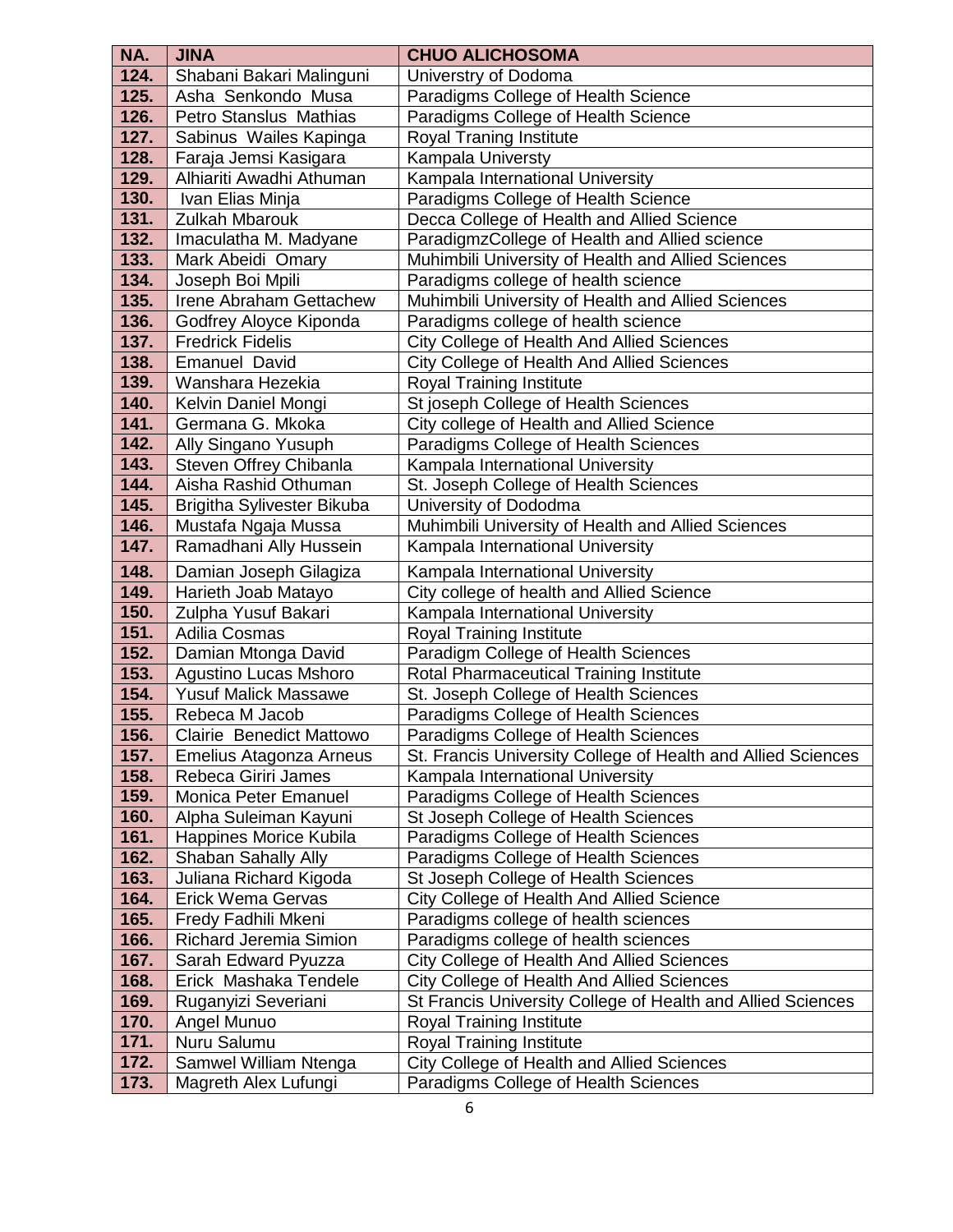| NA.          | <b>JINA</b>                                | <b>CHUO ALICHOSOMA</b>                                      |
|--------------|--------------------------------------------|-------------------------------------------------------------|
| 174.         | Levina Kailembo                            | Kampala International University                            |
| 175.         | Magreth G. Shingawe                        | Kampala International University                            |
| 176.         | Rahma Ally Issah                           | St Joseph College of Health Sciences                        |
| 177.         | Angelina Martin Mwacha                     | University of Dodoma                                        |
| 178.         | Jacline Pascal Bullaya                     | University of Dodoma                                        |
| 179.         | Yohana John Momburi                        | City College Of Health and Allied Sciences                  |
| 180.         | Justine Kahangara                          | Royal Training Institute                                    |
| 181.         | Marimu Laban Mtega                         | University of Dodoma                                        |
| 182.         | Jacline Hurbert Shoo                       | St Joseph College of Health Sciences                        |
| 183.         | Lucas Paul                                 | City College of Health And Allied Sciences                  |
| 184.         | Erick Marwa Poul                           | Paradigms College of Health Sciences                        |
| 185.         | Aman Zephania Mroki                        | St. Joseph College of Health Sciences                       |
| 186.         | Suzan Robert Magesa                        | City College of Health and Allied Sciences                  |
| 187.         | Valence Mwarabu                            | City College of Health and Allied Sciences                  |
| 188.         | Lisa Charles Makesi                        | City College of Health And Allied Sciences                  |
| 189.         | Koga Gideon Elias                          | Paradigms College of Health Sciences                        |
| 190.         | Yasinta Joseph Nnkya                       | City College of Health and Allied Sciences                  |
| 191.         | Ng`Awca Paul Nyagwasa                      | St Joseph College of Health Sciences                        |
| 192.         | Paulina Twalibu                            | City College of Health and Allied Sciences                  |
| 193.         | Aziza Ally Ngetwa                          | Kilimanjaro School of Pharmacy                              |
| 194.         | David John                                 | <b>Royal Training Institute</b>                             |
| 195.         | Kauthari Rashid Vuru                       | Paradigms College of Health Sciences                        |
| 196.         | Mary Wales Athuman                         | Kampala International University                            |
| 197.         | Sayun Constatino Kalinga                   | University of Dodoma                                        |
| 198.         | Ashura Mohammed Mrutu                      | Royal Training Institute                                    |
| 199.         | Lucia Atilio Mgaya                         | St Joseph College of Health Sciences                        |
| 200.         | David Victor Kilonzo                       | St Joseph College of Health Sciences                        |
| 201.         | Cathryn Germin Tarimo                      | St Joseph College of Health Sciences                        |
| 202.         | Lucas Zabron Zongori                       | Kampala International University                            |
| 203.         | Hilda Tito Kabwe                           | City College of Health and Allied Sciences                  |
| 204          | Dawa Song'wa Mussa                         | City College of Health and Allied Sciences                  |
| 205.         | <b>Emanuel Elvis Urassa</b>                | Kilimanjaro School of Pharmacy                              |
| 206.         | <b>Wilbert William Myeliyli</b>            | Ruaha Catholic University                                   |
| 207.         | Jabiri Mussa Kilongolo                     | Paradigms College of Health Sciences                        |
| 208.         | Doreen Lutayabulwa                         | City College of Health and Allied Science                   |
| 209.         | Levis Mwombeki                             | St. John's University of Tanzania                           |
| 210.         | Samwel A. Mwaigomole                       | Muhimbili University of Health and Allied Sciences          |
| 211.         | <b>Emanuel Samson Heguye</b>               | Paradigms College of Health Sciences                        |
| 212.         | Diana Nicodemus Dani                       | City College of Health and Allied Science                   |
| 213.         | Girigisi Ally Msawila                      | Catholic University of Health and Allied Sciences           |
| 214.         | Victor Gerald Kletus                       | St. Francis University College of Health                    |
| 215.         | Salha Said Ally                            | Paradigms College of Health Sciences                        |
| 216.         | Regna Morgan Rovocatus                     | Catholic University of Health and Allied Sciences           |
| 217.         | Belina Kishobera                           | St Joseph College of Health Sciences                        |
| 218.         | Nahid Suleiman                             | St Joseph College of Health Sciences                        |
| 219.         | Airia Abdallah Hafidhu                     | University of Dodoma                                        |
| 220.<br>221. | Gerald Mbiyu John<br>Dickson John Ibambalo | St Joseph College of Health Sciences                        |
| 222.         | Nuru Erasto Mnengelwa                      | Ruaha Catholic University<br>Kilimanjaro School of Pharmacy |
| 223.         | Honolina Kamgisha                          | City College of Health and Allied Science                   |
|              |                                            |                                                             |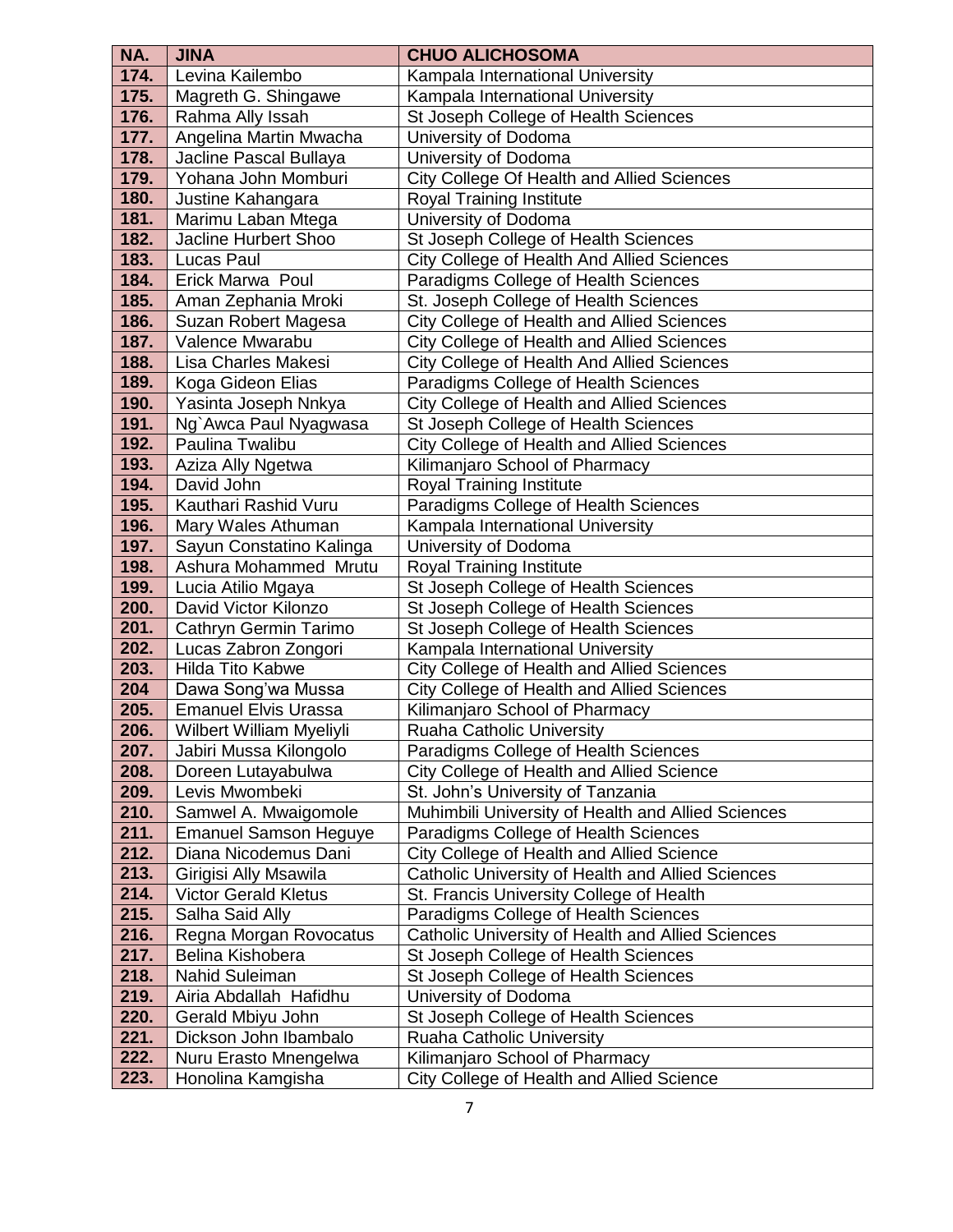| NA.  | <b>JINA</b>                | <b>CHUO ALICHOSOMA</b>                            |
|------|----------------------------|---------------------------------------------------|
| 224. | Michael Ntiriniga          | <b>Ruaha Catholic University</b>                  |
| 225. | Eliya Clay Chambogo        | City College of Health and Allied Sciences        |
| 226. | Musa Rajab Mweta           | Kahama College of Health Science                  |
| 227. | Maduhu Singu               | Paradigms College of Health Sciences              |
| 228. | Thani Omary Mustafa        | Ruaha Catholic University                         |
| 229. | Arnold Alex Nkini          | Paradigms College of Health Sciences              |
| 230. | Deodatus Duduu Kimaro      | Kampala International University                  |
| 231. | Amin Waziri                | City College of Health and Allied Science         |
| 232. | Dorice Daniel Shemsika     | St Joseph College of Health Sciences              |
| 233. | Rhisper S. Dyumyeka        | St Joseph College of Health Sciences              |
| 234. | Ismail J. Ramadhani        | City College of Health and Allied Science         |
| 235. | Joyce Gaston Msipa         | Kilimanjaro School of Pharmacy                    |
| 236. | Tumaini I. Ayo             | City College of Health and Allied Science         |
| 237. | Kulwa Mashiku              | St. John's University of Tanzania                 |
| 238. | <b>Benedictor Chiwangu</b> | St. John's University of Tanzania                 |
| 239. | Peter Joseph Hilbajojo     | Muhimbili University of Health and Allied Science |
| 240. | Agness Modest Kabika       | <b>Royal Training Institute</b>                   |
| 241. | Rayyan Rashid Said         | St. John's University of Tanzania                 |
| 242. | Ally Khamis Rashid         | <b>Ruaha Catholic University</b>                  |
| 243. | Asha Athumani Mtunyungu    | St. Joseph College of Health Sciences             |
| 244. | Khadija Twaha              | Kampala International University in Tanzania      |
| 245. | Seslia Anderson Bicha      | City College of Health and Allied Sciences        |

# **I. FUNDI DAWA WASAIDIZI (***PHARMACEUTICAL ASSISTANTS***)**

| NA. | <b>JINA</b>                         | <b>CHUO ALICHOSOMA</b>                          |
|-----|-------------------------------------|-------------------------------------------------|
| 1.  | Joel Peter Chande                   | Mgao Health Training Institute                  |
| 2.  | Yohana Mashaka Kamchape             | Kahama College of Health Science                |
| 3.  | Jacob Meshack Luhanga               | Kampala International University in Tanzania    |
| 4.1 | Ajalie Thomas Fredinand             | Mgao Health Training Institute                  |
| 5.  | Johanes Ishengoma                   | Paradigms Health College                        |
| 6.  | Fransis Eliudy Mwaijumba            | <b>Mtwara Clinical Officers Training Centre</b> |
| 7.  | John Paul Mwamkina                  | The St. Francis University of Tanzania          |
| 8.  | Ismail Jumannne Ramadhani           | City College of Health and Allied Sciences      |
| 9.  | Shahlom Msuka Geraruma              | Kampala International University                |
| 10. | <b>Lodrick Benedictor Stanslaus</b> | City College of Health and Allied Sciences      |

# **II. WATOA DAWA (***PHARMACEUTICAL DISPENSERS***)**

| NA.    | <b>UINA</b>             | <b>CHUO ALICHOSOMA</b>               |
|--------|-------------------------|--------------------------------------|
|        | Juliana Gerard Mnali    | <b>KAM College of Health Science</b> |
| $\sim$ | Daphrosa Joakim Mathema | Kampala International University     |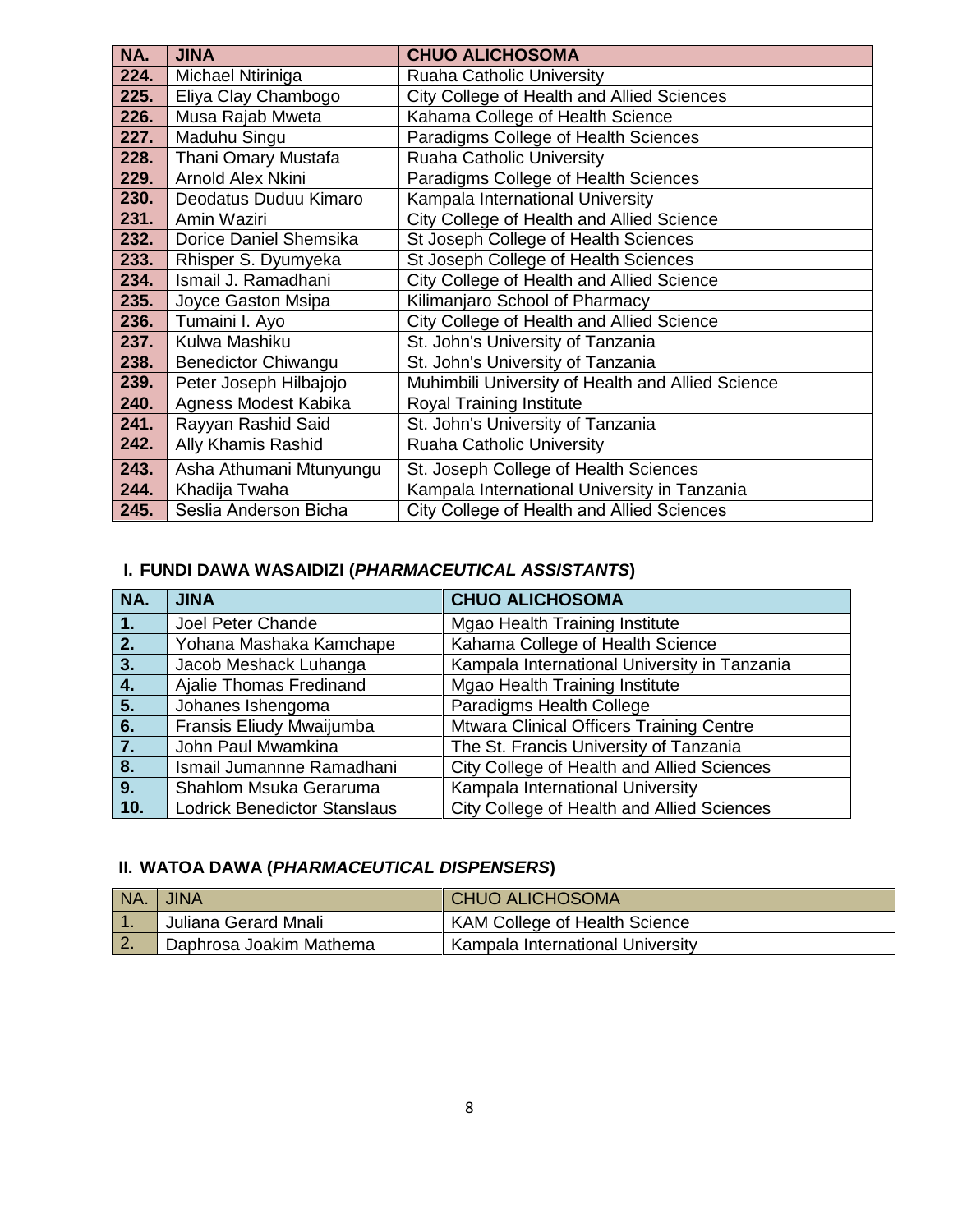#### **B: DODOMA:** *UNIVERSITY OF DODOMA (UDOM)* **-** *COLLEGE OF HEALTH SCIENCES MLR3* **&** *LR3*

# **I. WAFAMASIA (***PHARMACISTS***)**

|                   | NA. JINA                    | <b>CHUO ALICHOSOMA</b>                 |
|-------------------|-----------------------------|----------------------------------------|
| 1.                | I Annette Augustine Kalimba | <b>St. John University of Tanzania</b> |
| $ 2\rangle$       | Bahati Ngalawa              | St John University of Tanzania         |
| $\blacksquare$ 3. | DorineGrace Joseph Mushi    | St John's University of Tanzania       |

| NA. | <b>JINA</b>                     | <b>CHUO ALICHOSOMA</b>                             |
|-----|---------------------------------|----------------------------------------------------|
| 1.  | Hilali Vicent Kikoti            | Ruaha Catholic University                          |
| 2.  | <b>Ezekiel Lawi Tsingay</b>     | University of Dodoma                               |
| 3.  | Laurent Marcelino Msavanga      | University of Dodoma                               |
| 4.  | Neema Leonard Tippe             | St. John University of Tanzania                    |
| 5.  | Ephrem Niyonsaba                | Catholic University of Health and Allied Science   |
| 6.  | Renatha Elisante Kiula          | St. John University of Tanzania                    |
| 7.  | Gerald Maugo                    | St. John University of Tanzania                    |
| 8.  | <b>Fabiola Fredrick Gabriel</b> | Ruaha Catholic University                          |
| 9.  | Ephraim Severine Njelekela      | St. John University of Tanzania                    |
| 10. | Winfrida Zacharia Msonge        | Kilimanjaro School of Pharmacy                     |
| 11. | Zephania Charles                | University of Dodoma                               |
| 12. | Agness Sendama Makolobela       | Decca College of Health and Allied Sciences        |
| 13. | Linda Johnson Minja             | Dodoma University                                  |
| 14. | Marybenedicta Josephat Mboya    | Decca College of Health and Allied Sciences        |
| 15. | Faustine Sokoni John            | University of Dodoma                               |
| 16. | Hanan Yusuph                    | St. John University of Tanzania                    |
| 17. | Ngeme Maduhu Mangu              | University of Dodoma                               |
| 18. | Gabriel Stephen Manyesha        | Ruaha Catholic University                          |
| 19. | Samson Eliakim Mbondo           | University of Dodoma                               |
| 20. | Veronica Emanuel Assenga        | University of Dodoma                               |
| 21. | <b>Glory Master Mbalaswa</b>    | University of Dodoma                               |
| 22. | Elimringi Elimosaria Macha      | University of Dodoma                               |
| 23. | Ana Boay Shauri                 | St. John University of Tanzania                    |
| 24. | <b>Philimon James</b>           | St. John University of Tanzania                    |
| 25. | Allan John Mtweve               | Rruaha catholic university                         |
| 26. | Ramadhani Seif Saburi           | University of Dodoma                               |
| 27. | Eliamani Darlington Bendakeha   | St. John University of Tanzania                    |
| 28. | Makasi Hamisi Makasi            | Decca College of Health And Allied Sciences Dodoma |
| 29. | Benedicto Alex Ntajunjana       | Decca College of Health And Allied Sciences Dodoma |
| 30. | Imelda Criacus Msamba           | Decca College of Health And Allied Sciences Dodoma |
| 31. | Ng'orongo Daniel Ng'orongo      | St John's University of Tanzania                   |
| 32. | Grace Shilungu Lubigisa         | St John's University of Tanzania                   |
| 33. | Anna Michael Mfinanga           | St John's University of Tanzania                   |
| 34. | David John Bikulako             | University of Dodoma                               |
| 35. | <b>Grace Paul</b>               | St.John University                                 |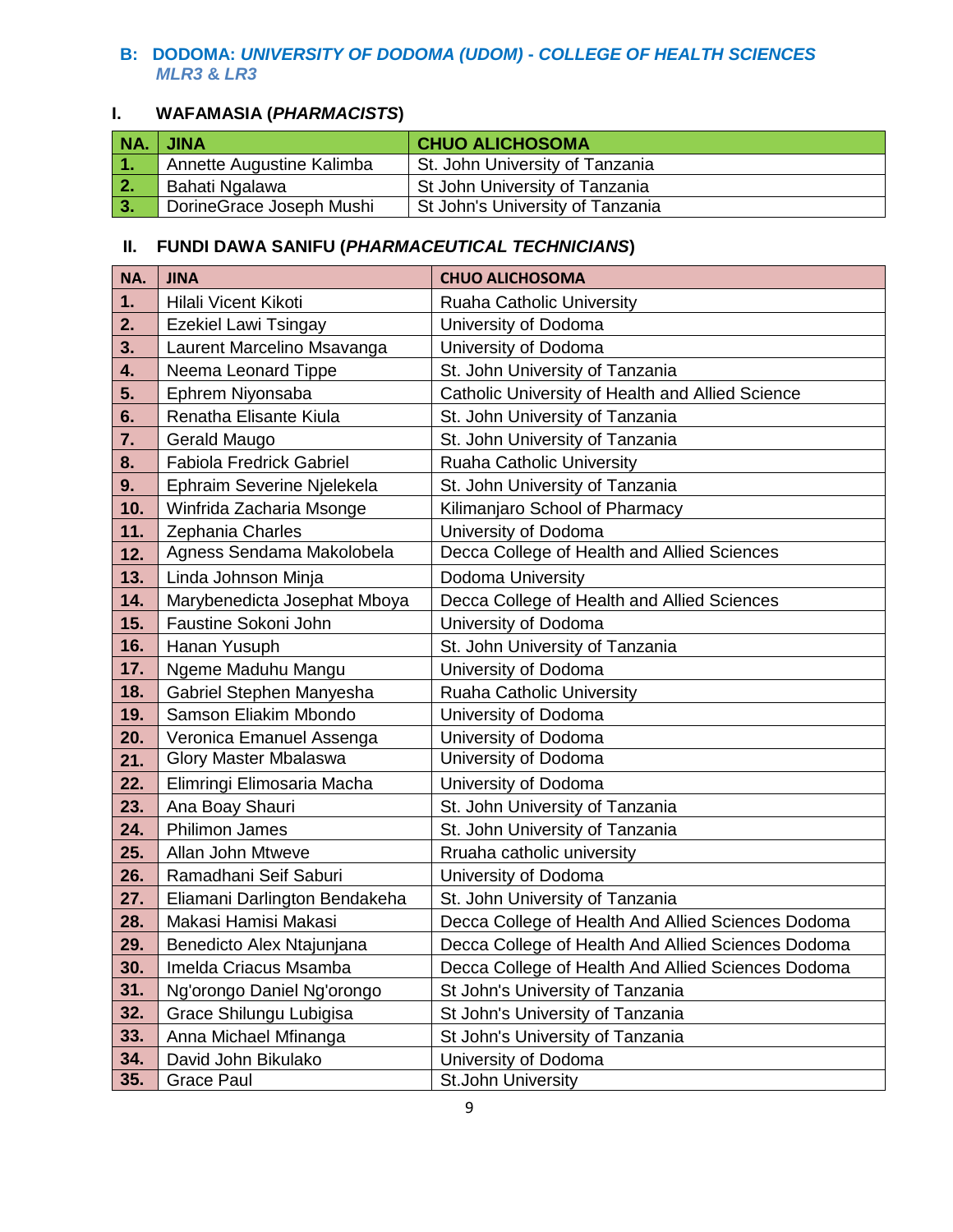| NA. | <b>JINA</b>                     | <b>CHUO ALICHOSOMA</b>                      |
|-----|---------------------------------|---------------------------------------------|
| 36. | Galiyaya Ng`Umbi Ng`Waliba      | Dodoma University                           |
| 37. | Elica Ngomale Mwalukasa         | St John's University of Tanzania            |
| 38. | <b>Fadhil Richard Mkanikole</b> | St John's University of Tanzania            |
| 39. | Getruda Alfred Kibasa           | City College of Health And Allied Sciences  |
| 40. | <b>Emanuel Donminoh Shayo</b>   | St John's University of Tanzania            |
| 41. | Dotto Mkina Robert              | Dodoma University                           |
| 42. | Julias Phocus Macha             | Dodoma University                           |
| 43. | Daniel Pataleo Munish           | St. Francis University College of health    |
| 44. | Eliniupendo Emanuel Munuo       | St. Francis University College of health    |
| 45. | Diana Erasto Kasenga            | Ruaha Catholic University                   |
| 46. | Salome Peter Kihiyo             | St John's University of Tanzania            |
| 47. | <b>Theres Modest Mosef</b>      | Ruaha Catholic University                   |
| 48. | Diana Hildebert Kambangwa       | Ruaha Catholic University                   |
| 49. | Esther Yoram Yambayamba         | Dodoma University                           |
| 50. | <b>Glory Gadiel</b>             | St John's University of Tanzania            |
| 51. | Alesco Vitus Kipangula          | Ruaha Catholic University                   |
| 52. | Leonard Lengo Luzinga           | Decca College of Healh and Allied Science   |
| 53. | Tumain D<br>Tessa               | St John's University of Tanzania            |
| 54. | Masewa Benedicto Masewa         | St. Francis University College of health    |
| 55  | Sara Doward Lulambo             | St. John's University of Tanzania           |
| 56. | Canimarius Vitalis Nyaluzi      | St John's University of Tanzania            |
| 57. | Zahara Hamisi Jumanne           | St John's University of Tanzania            |
| 58. | Emanuel M John                  | St John's University of Tanzania            |
| 59. | Philip C Ulaya                  | St John's University of Tanzania            |
| 60. | Paulina Morice Yase             | St John's University of Tanzania            |
| 61. | Fredy Pantaleo Mmbando          | Ruaha Catholic University                   |
| 62. | Mwanahawa Ally                  | <b>Royal Training Institute</b>             |
| 63. | Aman Elias Kwale                | University of Dodoma                        |
| 64. | Upendo Vitus Kapinga            | St John's University of Tanzania            |
| 65. | Innocent Henry Maghali          | St John's University of Tanzania            |
| 66. | Hekima Anyegile Mwasimanga      | Decca College of Healh and Allied Science   |
| 67. | Mungo James Simoth              | University of Dodoma                        |
| 68. | Mwanahamis Juma Dawson          | Decca College of Health and Allied Sciences |
| 69. | Regina Benjmin Kitonka          | University of Dodoma                        |
| 70. | Lydia Adolph Mganwa             | <b>Ruaha Catholic University</b>            |

# **III. FUNDI DAWA WASAIDIZI (***PHARMACEUTICAL ASSISTANTS***)**

| NA. | <b>JINA</b>            | <b>CHUO ALICHOSOMA</b>           |
|-----|------------------------|----------------------------------|
| 1.  | Charles Manani John    | St. John University of Tanzania  |
| 2.  | Vitalia Amos Mligo     | St. John University of Tanzania  |
| 3.  | <b>Melchior Jerome</b> | St. John University of Tanzania  |
| 4.  | Joseph Rogesian Pius   | Kampala International University |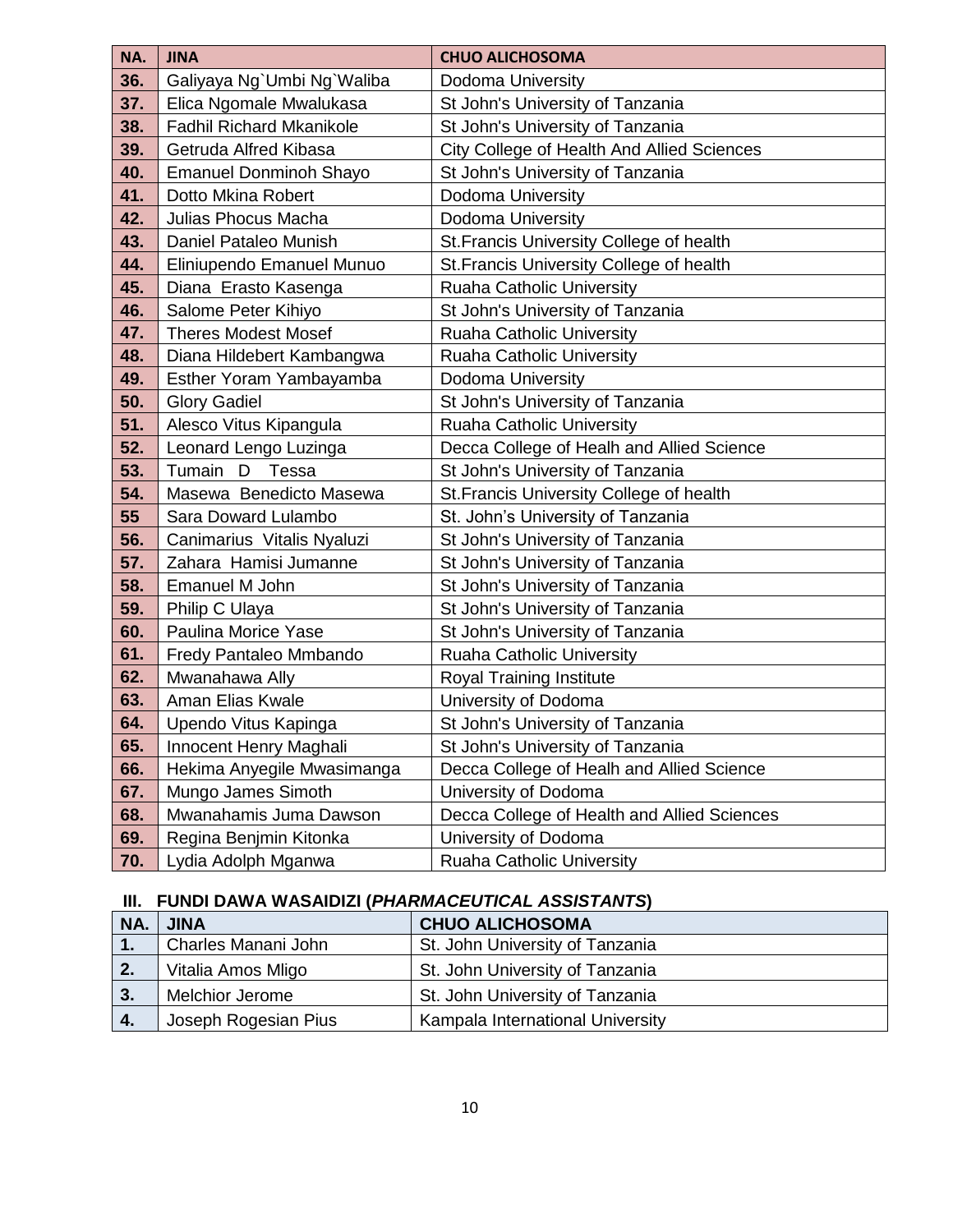### **IV. WATOA DAWA (***PHARMACEUTICAL DISPENSERS***)**

| NA. | <b>JINA</b>            | <b>CHUO ALICHOSOMA</b>                      |
|-----|------------------------|---------------------------------------------|
|     | Andrew Eliakim Kibwata | Decca College of Health and Allied Sciences |
| 2.  | Yohana Erinest Godwin  | Musoma Utalii College-Tabora                |
| 3.  | Winfrida S. Mayo       | St. John's University of Tanzania           |
| 4.  | Keneth Joel Karim      | St. Joh'ns University of Tanzania           |
| 5.  | Zawadi Ng'heta Amosi   | St. John's University of Tanzania           |

#### **C: MWANZA:** *BUGANDO MEDICAL CENTRE-ZONAL HEALTH RESOURCE CENTRE (ZHRC)*

#### **I. WAFAMASIA (***PHARMACISTS***)**

| NA.       | <b>JINA</b>             | <b>CHUO ALICHOSOMA</b>                            |
|-----------|-------------------------|---------------------------------------------------|
| . .       | Marco Isaya Sanga       | Kampala International University                  |
| 2.        | Jackson James Ruge      | Catholic University of Health and Allied Sciences |
| <b>B.</b> | <b>Boniface Michael</b> | Catholic University of Health and Allied Sciences |

| NA.          | <b>JINA</b>                  | <b>CHUO ALICHOSOMA</b>                                     |
|--------------|------------------------------|------------------------------------------------------------|
| 1.           | Jacquiline Benjamin Chimagu  | <b>Ruaha Catholic University</b>                           |
| 2.           | Violeth Themison Kisanga     | Tandabui Institute of Health Sciences and Technology       |
| 3.           | Annastazia Stanslaus Dismas  | Kilimanjaro School of Pharmacy                             |
| $\mathbf{4}$ | Bernadetha Richard           | St. Francis Univesity college of Health and Allied Science |
| 5.           | Shelembi Chama               | University of Dodoma                                       |
| 6.           | Julia Lwankomezi             | Catholic University of Health and Allied Science           |
| 7.           | Denis Anthony Mtwe           | Catholic University of Health and Allied Science           |
| 8.           | Hillary Jackson Uzia         | Catholic University of Health and Allied Science           |
| 9.           | Murerwa Amos                 | Paradigms College of Health Science                        |
| 10.          | Jacob Nathan Jacob           | Kilimanjaro School of Pharmacy                             |
| 11.          | Omato Kwamboka Deborah       | Kigamboni City College of Health and Allied Sciences       |
| 12.          | Elisha Joram Machage         | University of Dodoma                                       |
| 13.          | Nispo Costa Ngùbi            | Kahama College of Health Sciences                          |
| 14.          | Ngeleja Mashauri Sambo       | Ruaha Catholic University                                  |
| 15.          | Samson Phiringira            | St. John University                                        |
| 16.          | Issaya Andrea Cheyo          | Decca College of Health and Allied Sciences                |
| 17.          | <b>Irene Mathias Charles</b> | St. John University of Tanzania                            |
| 18.          | James Anthony Makilagi       | Catholic University of Health and Allied Science           |
| 19.          | Byamungu Dionizi             | City College of Health and Allied Science                  |
| 20.          | Jackson Mwikwabi Mbango      | University of Dodoma                                       |
| 21.          | Aisha Christopher Bisansaba  | Tandabui Institute of Health Sciences and Technology       |
| 22.          | Mashiku Julius               | University of Dodoma                                       |
| 23.          | Fausta Zebedayo Msigwa       | <b>Ruaha Catholic University</b>                           |
| 24.          | Bamba Kabiligi               | Tandabui Institute of Health Sciences and Technology       |
| 25.          | Anna Augustin Kiwale         | Tandabui Institute of Health Sciences and Technology       |
| 26.          | Godfrey Eliezer Msuya        | Tandabui Institute of Health Sciences and Technology       |
| 27.          | Yona P. Makongo              | St. Joseph University College of Health Sciences           |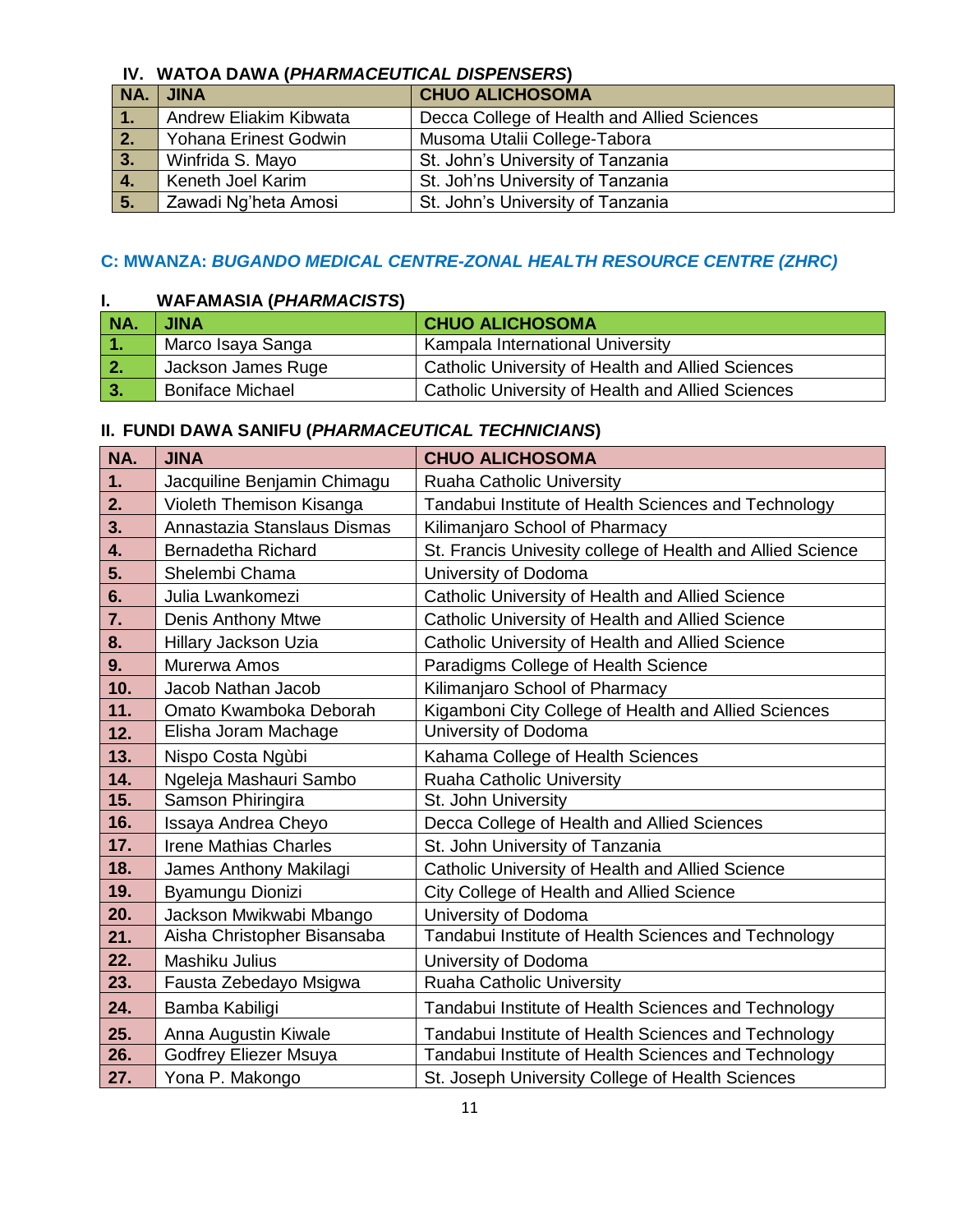| NA.        | <b>JINA</b>                     | <b>CHUO ALICHOSOMA</b>                                      |
|------------|---------------------------------|-------------------------------------------------------------|
| 28.        | <b>Wilison Masubi</b>           | University of Dodoma                                        |
| 29.        | Khadija Yusuph Msita            | Tandabui Institute of Health Sciences and Technology        |
| 30.        | Philipo Mwanjonde Raphael       | Kahama College of Health Sciences                           |
| 31.        | <b>Esther Kadogo</b>            | Tandabui Institute of Health Sciences and Technology        |
| 32.        | Johanes Gelard                  | Tandabui Institute of Health Sciences and Technology        |
| 33.        | <b>Mathias Deus</b>             | <b>Ruaha Catholic University</b>                            |
| 34.        | <b>Shadrack Gidion Shadrack</b> | University of Dodoma                                        |
| 35.        | Dotto Stanley Kinyaruzu         | Tandabui Institute of Health Sciences and Technology        |
| 36.        | Miriam Cleopa Mmary             | Tandabui Institute of Health Sciences and Technology        |
| 37.        | Suzana Owen Wambogo             | Kilimanjaro School of Pharmacy                              |
| 38.        | Abraham Alex Luhwago            | Tandabui Institute of Health Sciences and Technology        |
| 39.        | Salome Rhobi Wandongo           | Ruaha Catholic University                                   |
| 40.        | Masasi Majira Mhulila           | Catholic University of Health and Allied Sciences           |
| 41.        | Nuru Ally Sadiki                | Catholic University of Health and Allied Sciences           |
| 42.        | Charles Moremi                  | Catholic University of Health and Allied Sciences           |
| 43.        | Adinas Malekea Ntibagomba       | Kilimanjaro School of Pharmacy                              |
| 44.        | Noel William Masanja            | Catholic University of Health and Allied Sciences           |
| 45.        | Amos Chalya Maganda             | Kampala Internal University                                 |
| 46.        | Nshoma Nzilla Malili            | Spring Institute of Business and Science                    |
| 47.        | Naomi William Bungulwa          | Spring Institute of Business and Science                    |
| 48.        | Editha Thobias Tirwabahoile     | Catholic University of Health and Allied Sciences           |
| 49.        | Aziza Ntambi Lyasita            | <b>Ruaha Catholic University</b>                            |
| 50.        | Salum Ng'abi                    | Kahama College of Health Sciences                           |
| 51.        | Vendeline Valence Msoffe        | Tandabui Institute of Health Science and Technology         |
| 52.        | Erick Selevat Masalago          | <b>Ruaha Catholic University</b>                            |
| 53.        | Rose Paul                       | Kilimanjaro School of Pharmacy                              |
| 54.        | <b>Beatrice Bulebe</b>          | Catholic University of Health and Allied Sciences           |
| 55.        | Yohana Kafuva                   | Catholic University of Health and Allied Sciences           |
| 56.        | Alphonce Joshua                 | Ruaha Catholic University                                   |
| 57.        | John Charles                    | <b>Ruaha Catholic University</b>                            |
| 58.        | Sarah Emmanuel Mantutela        | Tandabui Institute of Health Science and Technology         |
| 59.        | Leah Sala Deogratias            | Catholic University of Health and Allied Sciences           |
| 60.        | Victor Victor Lyombo            | St. John University of Tanzania                             |
| 61.        | Mahanya Edward Kiyola           | University of Dodoma                                        |
| 62.        | Happiness Selemani Shaibu       | St. Fransis University College of Health and Allied Science |
| 63.        | <b>Alex Elias</b>               | Catholic University of Health and Allied Sciences           |
| 64.        | Iman Joseph Mbunda              | <b>Ruaha Catholic University</b>                            |
| 65.        | Hepiphania Andrew Longini       | Kilimanjaro School of Pharmacy                              |
| 66.        | <b>Stellah Justine Moshi</b>    | Kilimanjaro School of Pharmacy                              |
| 67.        | Flavia John Mfata               | Kilimanjaro School of Pharmacy                              |
| 68.        | Asia Hamoud Abdullah            | Tandabui institute of Health science and Technology         |
| 69.        | Epifania Edward Gwoma           | Tandabui institute of Health science and Technology         |
| 70.        | Agness Ayoub Rong`Ongo          | Tandabui institute of Health science and Technology         |
| 71.<br>72. | Godlisten Lucas Mushi           | Tandabui institute of Health science and Technology         |
|            | Keah Malongo John               | City College of Health and Allied Science                   |
| 73.        | Alan Pulugwe Mgesi              | Kigamboni City College of Health and Allied Science         |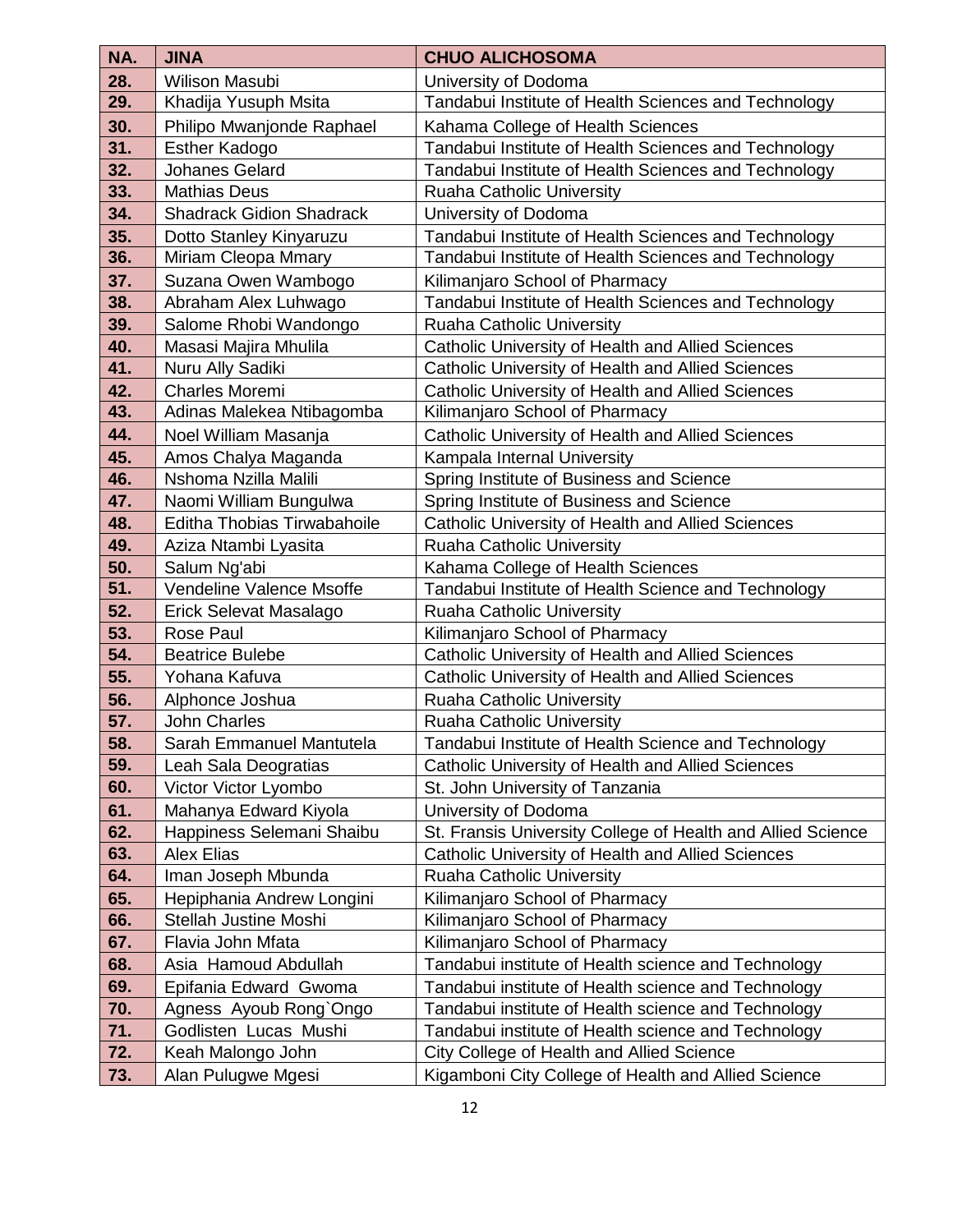| NA.  | <b>JINA</b>                       | <b>CHUO ALICHOSOMA</b>                                      |
|------|-----------------------------------|-------------------------------------------------------------|
| 74.  | Beatrice Joseph Chuwa             | St. Francis University College of Health and Allied Science |
| 75.  | Magreth Peter Mosha               | Tandabui institute of Health science and Technology         |
| 76.  | Eliud Joshua Sumuni               | Kahama College of Health Science                            |
| 77.  | Annastazia Phillipo Lubeja        | Tandabui Institute of Health science and Technology         |
| 78.  | <b>Mtwale Ladslus Protus</b>      | Spring Institute of Business and Sciences                   |
| 79.  | <b>Grace Kamalamo Emanuel</b>     | Kilimanjaro school of pharmacy                              |
| 80.  | Rebeca Jacob Mosimbete            | Catholic University of Health and Allied Sciences           |
| 81.  | <b>Beatrice Laurent Kasindiko</b> | Tandabui Institute of Health science and Technology         |
| 82.  | Martha Lucas Temu                 | Catholic University of Health and Allied Sciences           |
| 83.  | Diana Musa Kapufu                 | Kilimanjaro school of pharmacy                              |
| 84.  | Kevin Fabian Lugora               | Catholic University of Health and Allied Sciences           |
| 85.  | Evelina Joseph Mchele             | St. Francis University College of Health and Allied Science |
| 86.  | Mayombo Daudi Sangege             | Catholic University of Health and Allied Sciences           |
| 87.  | <b>Omary Khatibu Mohamed</b>      | Decca College of Health and Allied Sciences                 |
| 88.  | Agnes Mumba Samola                | Tandabui Institute of Health science and Technology         |
| 89.  | Priska Keneth Lubisu              | Kahama College of Health and Allied Sciences                |
| 90.  | Naom Elias Binyaruka              | Kilimanjaro School of Pharmacy                              |
| 91.  | Mwesigwa Kabile                   | University of Dodoma                                        |
| 92.  | <b>Dismas Vicent Dotto</b>        | Catholic University of Health and Allied Sciences           |
| 93.  | Chacha Marwa Gasesa               | University of Dodoma                                        |
| 94.  | <b>Anold Nicodemas Matay</b>      | Tandabui Institute of Health science and Technology         |
| 95.  | Adinas Malekea Ntibagomba         | Kilimanjaro School of Pharmacy                              |
| 96.  | Robert Ghati Korosso              | Catholic University of Health and Allied Science            |
| 97.  | Augustine Kataraiya Kente         | Catholic University of Health and Allied Science            |
| 98.  | Suzan Paul Ndelembi               | Ruaha Catholic University                                   |
| 99.  | Omari Nuhu Mbura                  | St. Joseph College of Health                                |
| 100  | <b>Eliud Nkanuliye</b>            | Ruaha Catholic University                                   |
| 101. | Mnyama Machera Chacha             | Tandabui Institute of Health Sciences and Technology        |
| 102. | Abeid Yusuph Hassan               | St. Francis Univesity college of Health and Allied Science  |

# **III. FUNDI DAWA WASAIDIZI (***PHARMACEUTICAL ASSISTANTS***)**

| NA.              | <b>JINA</b>              | <b>CHUO ALICHOSOMA</b>                              |
|------------------|--------------------------|-----------------------------------------------------|
| 1.               | Erasto Seraphin Maiko    | Mgao Health Training Institution                    |
| $\overline{2}$ . | Allan Malimi Masele      | <b>Mgao Health Training Institution</b>             |
| $\overline{3}$   | Ashura Mayunga Marco     | Kahama College of Health Sciences                   |
| $\overline{4}$ . | Benjamin James           | Tandabui Institute of Health Science and Technology |
| $\overline{5}$ . | Sabai Emmanuel Isirai    | Tandabui Institute of Health Science and Technology |
| 6.               | Nyanzobe Nkoba Machibya  | Tandabui Institute of Health Science                |
| $\overline{7}$ . | Philipo Metusela Lutambi | Mgao Health Training Institute                      |
| 8.               | Dainess Joseph           | Mgao Health Training Institution                    |

# **IV. WATOA DAWA (***PHARMACEUTICAL DISPENSERS***)**

| NA. | <b>JINA</b>                  | <b>CHUO ALICHOSOMA</b>                     |
|-----|------------------------------|--------------------------------------------|
| ъ.  | Pelegia Paulo Thomas         | St. John University of Tanzania            |
| 2.  | Mussa Revocatus Rusatila     | Decca College of Health and Allied Science |
| 3.  | <b>Barikiel Samwel Hiiti</b> | Decca College of Health and Allied Science |
|     | Zawadi Barekele James        | St. John University of Tanzania            |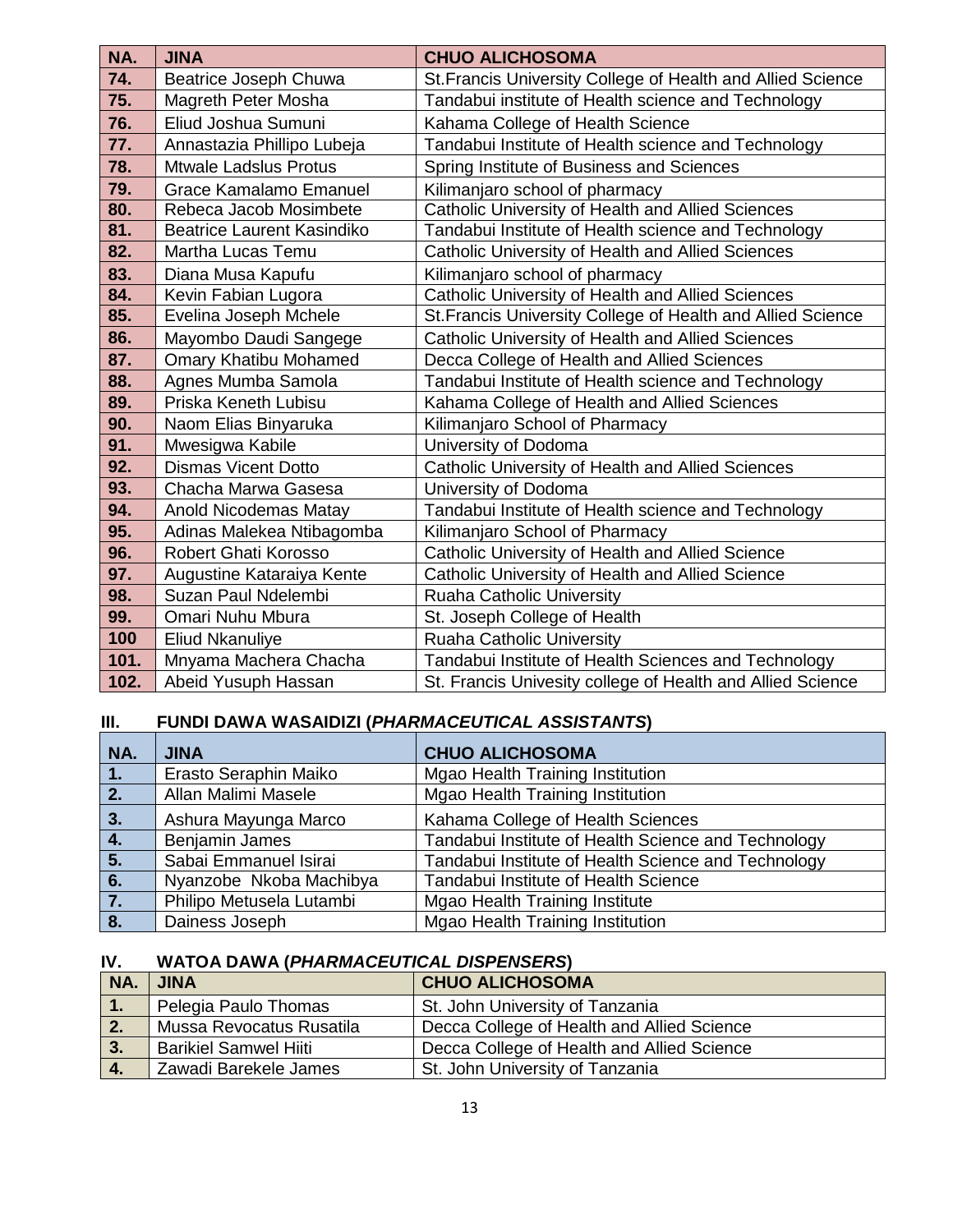### **D: MBEYA:** *MBEYA COLLEGE OF HEALTH SCIENCES*

#### **I. WAFAMASIA (***PHARMACISTS***)**

| <b>NA</b> | <b>JINA</b>               | <b>CHUO ALICHOSOMA</b>                             |
|-----------|---------------------------|----------------------------------------------------|
| 1.        | Angumbwike N Mwalupogo    | Kampala International University                   |
| 2.        | Tusankine Zerubabel Nzowa | Muhimbili University of Health and Allied Sciences |
| 3.7       | Rabia Riziwan Dhalla      | Manipal College Of Pharmaceutical science          |
| 4.        | Maria Sostenes Shayo      | Catholic University of Health and Allied Sciences  |
| 5.        | Samson Daniel             | Kampala International University                   |
| 6.        | Farida Seleman Mtandika   | Kampala International University                   |
| 7.        | Deogratius Evarist Mtalo  | Kampala International University                   |
| 8.        | Paul Michael Mwipamagila  | Kampala International University                   |

| NA.              | <b>JINA</b>                   | <b>CHUO ALICHOSOMA</b>                                      |
|------------------|-------------------------------|-------------------------------------------------------------|
| 1.               | Aisha Juma Abass              | <b>Excellent College of Health and Allied Sciences</b>      |
| 2.               | Lightness Nehemia Ngakonda    | Ruaha Catholic University                                   |
| 3.               | Peter Mussa Kepha             | St. John University of Tanzania                             |
| 4.               | Imakulata Njalama Mtweve      | <b>Ruaha Catholic University</b>                            |
| 5.               | Naziel Reward Mpembeni        | Kilimanjaro School of Pharmacy                              |
| 6.               | Mansuri Ally Khalfani         | <b>Ruaha Catholic University</b>                            |
| $\overline{7}$ . | Yohana Stephan Haule          | Ruaha Catholic University                                   |
| 8.               | Waziri Masoud Mmbaga          | Kahama College of Health Sciences                           |
| 9.               | Flaviana Ayub Ndambo          | Ruaha Catholic University                                   |
| 10.              | Hildegatha Nestory Mgaya      | Ruaha Catholic University                                   |
| 11.              | Neema Nahum Mbasha            | <b>Ruaha Catholic University</b>                            |
| 12.              | Balbina Mahinya               | Ruaha Catholic University                                   |
| 13.              | Castory Cardo Mwinuka         | University of Dodoma                                        |
| 14.              | Nester Keneth Mlimbila        | Ruaha Catholic University                                   |
| 15.              | Zawadi Samweli Kitime         | Ruaha Catholic University                                   |
| 16.              | Jenifrida Kelvin Gregory      | Ruaha Catholic University                                   |
| 17.              | <b>Lilian Charles Mdetele</b> | Ruaha Catholic University                                   |
| 18.              | Syilvester Oresto Nyalusi     | Royal Training Institute                                    |
| 19.              | Yohana Suphian Mhanga         | Ruaha Catholic University                                   |
| 20.              | Jackson Bernad Mbushi         | University of Dodoma                                        |
| 21.              | Chrispin Sailas Hamulu        | St Francis University College of Health and Allied Sciences |
| 22.              | Fortunatus Alfayo Mbilinyi    | Ruaha Catholic University                                   |
| 23.              | <b>Fredy Richard</b>          | Ruaha Catholic University                                   |
| 24.              | Ntimi Rodrick Mwandima        | Paradigms College of Health Sciencess                       |
| 25.              | Daniel Andrew Kauta           | <b>Ruaha Catholic University</b>                            |
| 26.              | Elisha M Kestoni              | Ruaha Catholic University                                   |
| 27.              | Lightness Jackson Mahenge     | Ruaha Catholic University                                   |
| 28.              | Evodia Ambrose Mbilinyi       | Ruaha Catholic University                                   |
| 29.              | <b>Patrick Michael</b>        | <b>Ruaha Catholic University</b>                            |
| 30.              | Charles Michael Liunga        | <b>Ruaha Catholic University</b>                            |
| 31.              | Eliud Lucas Ilambona          | Ruaha Catholic University                                   |
| 32.              | John Berbard Wandera          | Ruaha Catholic University                                   |
| 33.              | Marian Thomas Mahenge         | Paradigms College Of Health Science                         |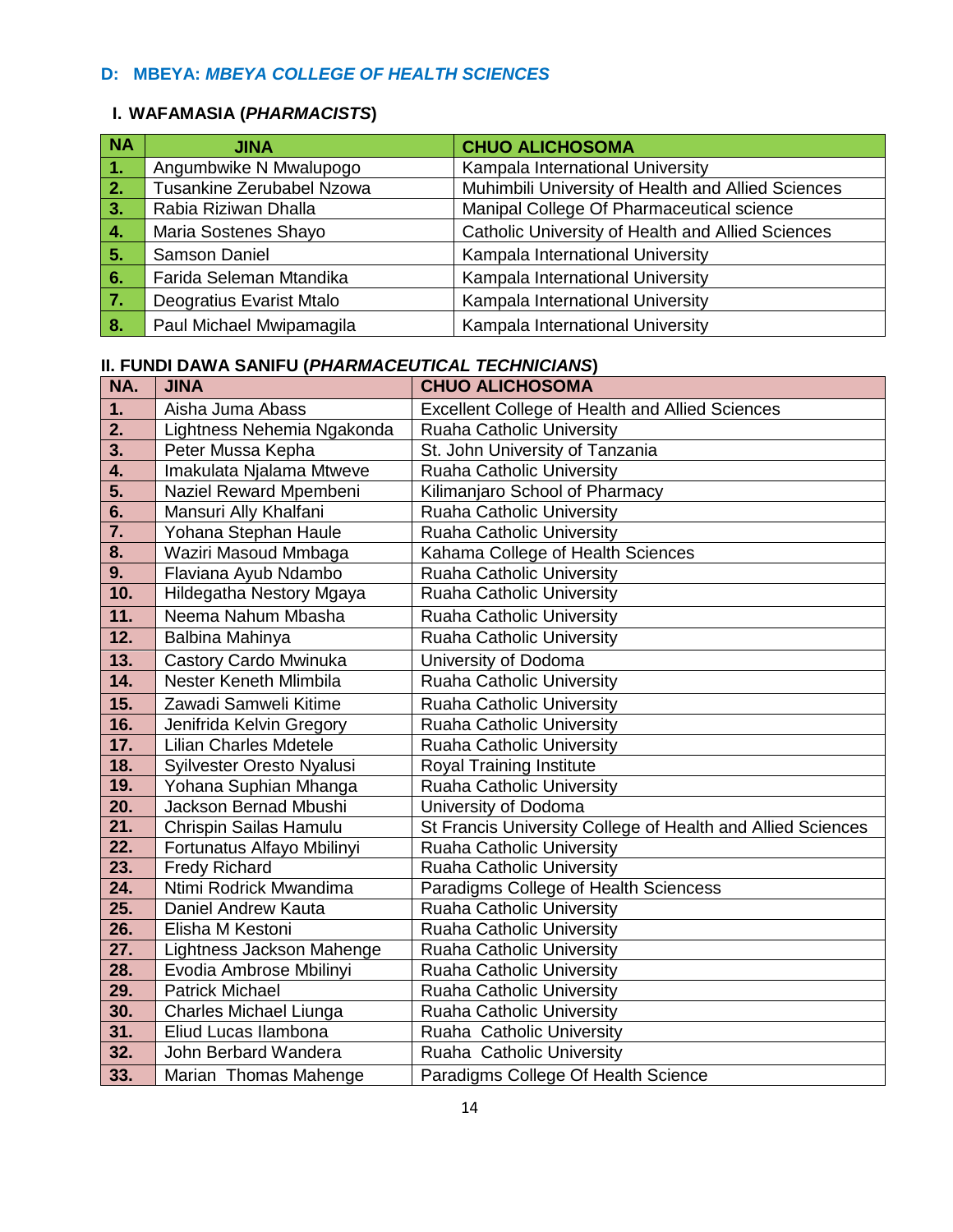| NA. | <b>JINA</b>                   | <b>CHUO ALICHOSOMA</b>                                       |
|-----|-------------------------------|--------------------------------------------------------------|
| 34. | <b>Elizabeth Romanus</b>      | Kilimanjaro school of pharmacy                               |
| 35. | Peter Luhende MvemVe          | Paradigms College of Health Science                          |
| 36. | Devetho Sylivanus Msigwa      | Ruaha Catholic University                                    |
| 37. | Suzana Clement Chang`A        | Kilimanjaro school of Pharmacy                               |
| 38. | Ng`wandu M. Ng`Wandu          | <b>City College of Health Sciences</b>                       |
| 39. | Jailos Japhet Nduya           | St. Francis University College of Health and Allied Sciences |
| 40. | Samwel J Lungo                | Ruaha Catholic University                                    |
| 41. | Yohana Elias                  | St. Francis University College of Health and Allied Sciences |
| 42. | <b>Ezekiel William Mnyoge</b> | Ruaha Catholic University                                    |
| 43. | Frida Bethuel Mpumilwa        | St.John University of Tanzania                               |
| 44. | <b>Felick Elia Mwelela</b>    | Ruaha Catholic University                                    |
| 45. | Ritha Dionis Mangòmezi        | Ruaha Catholic University                                    |
| 46. | Christianbella David Ntambo   | Ruaha Catholic University                                    |
| 47. | Omega Ipyna Mwakisole         | Kilimanjaro school of pharmacy                               |
| 48. | Hamis Lutoma                  | <b>Ruaha Catholic University</b>                             |
| 49. | <b>Raphael Mutale</b>         | <b>Ruaha Catholic University</b>                             |
| 50. | Lilian Emmanuel Rajae         | Ruaha Catholic University                                    |

### **III. FUNDI DAWA WASAIDIZI (***PHARMACEUTICAL ASSISTANTS***)**

| NA. | <b>JINA</b>            | <b>CHUO ALICHOSOMA</b>                |
|-----|------------------------|---------------------------------------|
|     | <b>Buzuka Katale</b>   | <b>Mgao Health Training Institute</b> |
| -2. | Janson A. Prosper      | St. Peters College of Health Sciences |
| -3  | Frida Bethuel Mpumilwa | St. John's University of Tanzania     |
|     | Samwel Aston Katamba   | St. John university of tanzania       |

#### **E: MOSHI:** *KILIMANJARO CHRISTIAN MEDICAL CENTRE – KCMC LIBRARY*

### **I. WAFAMASIA (***PHARMACISTS***)**

| <b>NA</b>  | JINA                    | <b>CHUO ALICHOSOMA</b>                                   |
|------------|-------------------------|----------------------------------------------------------|
| <b>M</b>   | Maisam Hussein Amirali  | Kampala International University                         |
| $\vert$ 2. | Neema Moses Mabina      | Kampala International University                         |
| $\vert 3.$ | Flavian Placidus Mgedzi | <b>Catholic University of Health and Allied Sciences</b> |
| $\vert 4.$ | Deogratus Patrick Lyimo | Rajiv Gandhi University of Health Sciences, Karnataka    |

| NA.              | <b>JINA</b>                  | <b>CHUO ALICHOSOMA</b>              |
|------------------|------------------------------|-------------------------------------|
| VI.              | Peter Beatus Ligazio         | Kilimanjaro School of Pharmacy      |
| $\overline{2}$ . | Bonaventure Baraka Mugassa   | Kilimanjaro School of Pharmacy      |
| 3.               | <b>Godfrey Julius Mirobo</b> | Paradigms College of Health Science |
| 4.               | Dorothea Ayubu Christopher   | Kilimanjaro School of Pharmacy      |
| 5.               | Abel Nicholaus Kikwembe      | Kilimanjaro School of Pharmacy      |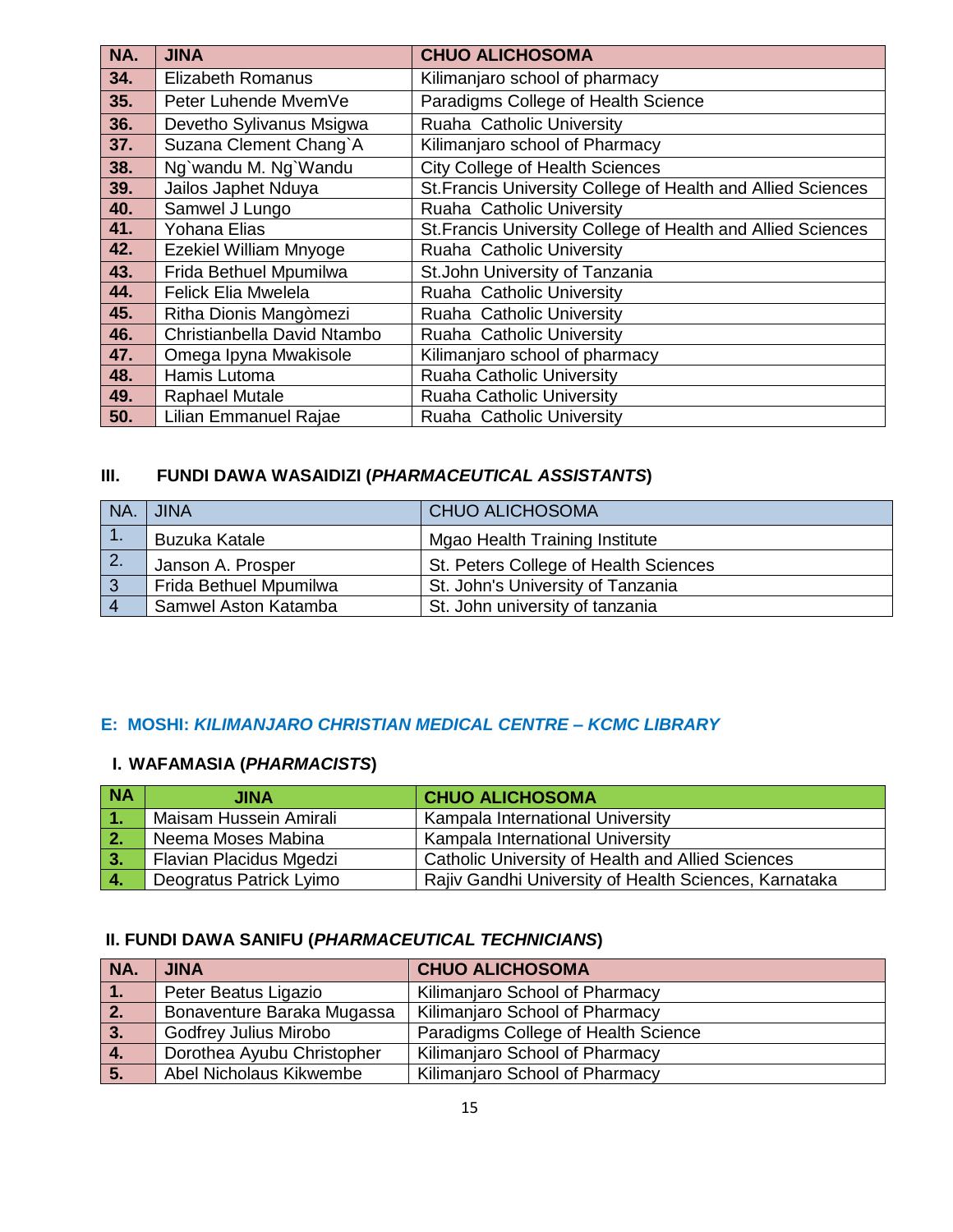| NA.        | <b>JINA</b>                                    | <b>CHUO ALICHOSOMA</b>                                                     |
|------------|------------------------------------------------|----------------------------------------------------------------------------|
| 6.         | Geofrey Deograthius Shayo                      | Kilimanjaro School of Pharmacy                                             |
| 7.         | <b>Stanley Alphonce Mazala</b>                 | St. John University of Tanzania                                            |
| 8.         | Makamba Dismas                                 | Muhimbili University of Health and Allied Sciences                         |
| 9.         | Japhet Baltazary Tesha                         | Kahama Collegeof Health Science                                            |
| 10.        | Nancy Deogratius Temu                          | Kahama Collegeof Health Science                                            |
| 11.        | Zuberi Abdi Zuberi                             | Kilimanjaro School of Pharmacy                                             |
| 12.        | Abdulaziz Salim Tesha                          | St. Joseph College of Health Science                                       |
| 13.        | Silas Joseph Frank                             | Kilimanjaro School of Pharmacy                                             |
| 14.        | Aikande Asser Mwanga                           | Kilimanjaro School of Pharmacy                                             |
| 15.        | Esther Dionis Mmbaga                           | Kahama Collegeof Health Science                                            |
| 16.        | Stephen Elibariki Issa                         | St. John University of Tanzania                                            |
| 17.        | Lilian Adam Njau                               | St. Francis University College of Health and Allied Sciences               |
| 18.        | Masheka Mayeka Elias                           | Spring Institute of business and Science                                   |
| 19.        | <b>Richard Pantaleo Mmassy</b>                 | Kilimanjaro School of Pharmacy                                             |
| 20.        | Zenais Evarist Massawe                         | Kilimanjaro School of Pharmacy                                             |
| 21.        | Christer Spedo Matanda                         | Kilimanjaro School of Pharmacy                                             |
| 22.        | Paskalina Samwel Galle                         | Ruaha Catholic University                                                  |
| 23.        | Mahulu Doto Mboje                              | Ruaha Catholic University                                                  |
| 24.        | Abubakari Mohamed Kombo                        | Spring Institute of business and Science                                   |
| 25.        | <b>Angel Mathew Mbise</b>                      | Kilimanjaro School of Pharmacy                                             |
| 26.        | Josam Charles                                  | Spring institute of busnes and science                                     |
| 27.        | Salma Jumanne Sulle                            | Kilimanjaro School of Pharmacy                                             |
| 28.        | Mary Zephaniah Nyambele                        | Kilimanjaro School of Pharmacy                                             |
| 29.        | Herieth Benjamin Mwakitalu                     | Spring Institute of Busnes And Science                                     |
| 30.        | Ismail Boniface Kunju                          | Kilimanjaro School Of Pharmacy                                             |
| 31.        | Laidan Babu                                    | Spring Institute of Busnes And Science                                     |
| 32.        | Emmanuel Robert Kayanda                        | Spring Institute of Busnes And Science                                     |
| 33.        | Ladslaus Barnabasi Modest                      | Spring Institute of Busnes And Science                                     |
| 34.        | <b>Goodluck Wilfred Lema</b>                   | University of Dodoma                                                       |
| 35.        | Sengovele John Luwago                          | <b>City College of Health and Allied Sciences</b>                          |
| 36.        | Malcom Mekasi                                  | Spring Institute of Busnes and Science                                     |
| 37.        | Paul Lucas Kahamba                             | St. John University of Tanzania                                            |
| 38.        | Rahma Salim Mruma                              | Kampala International Universtry                                           |
| 39.        | Edina John Jankey                              | Spring institute of bussiness and science                                  |
| 40.        | <b>Adrew Philemon Orgenes</b>                  | Spring Institute of Business and Science                                   |
| 41.        | Jenipher Joseph Locla                          | Spring Institute of Business And Science                                   |
| 42.        | Jackson Dastiel Kawiche                        | Kilimanjaro School of Pharmacy                                             |
| 43.        | Doreen Godrick Nataly                          | Kilimanjaro School of Pharmacy                                             |
| 44.        | Joshua John Macha                              | Kahama College of Health Science                                           |
| 45.        | Muhsin Ahmad Kasose                            | Kahama College of Health Science                                           |
| 46.        | Elizabeth Cyntohill Raphael                    | Kilimanjaro School of Pharmacy                                             |
| 47.        | Dorcus Msemi Joseph                            | Spring Institute of Business and Science                                   |
| 48.        | Ramadhani Selemani Mgusu                       | Spring Institute of Business and Science                                   |
| 49.        | Mwanahamis M. Milanzi                          | Kilimanjaro School of Pharmacy                                             |
| 50.<br>51. | Juliana Richard Kigoda<br>David Godson Kimambo | Spring Institute of Business and Science                                   |
| 52.        | Josephina Judica Shuma                         | Kilimanjaro School of Pharmacy                                             |
| 53.        | Dotto Michael                                  | Kilimanjaro School of Pharmacy<br>Spring Institute of Business and Science |
| 54.        | Paulina Moses Lingidare                        | Kilimanjaro School of Pharmacy                                             |
| 55.        | Iqrra Salehe Dikupatile                        | Kilimanjaro School of Pharmacy                                             |